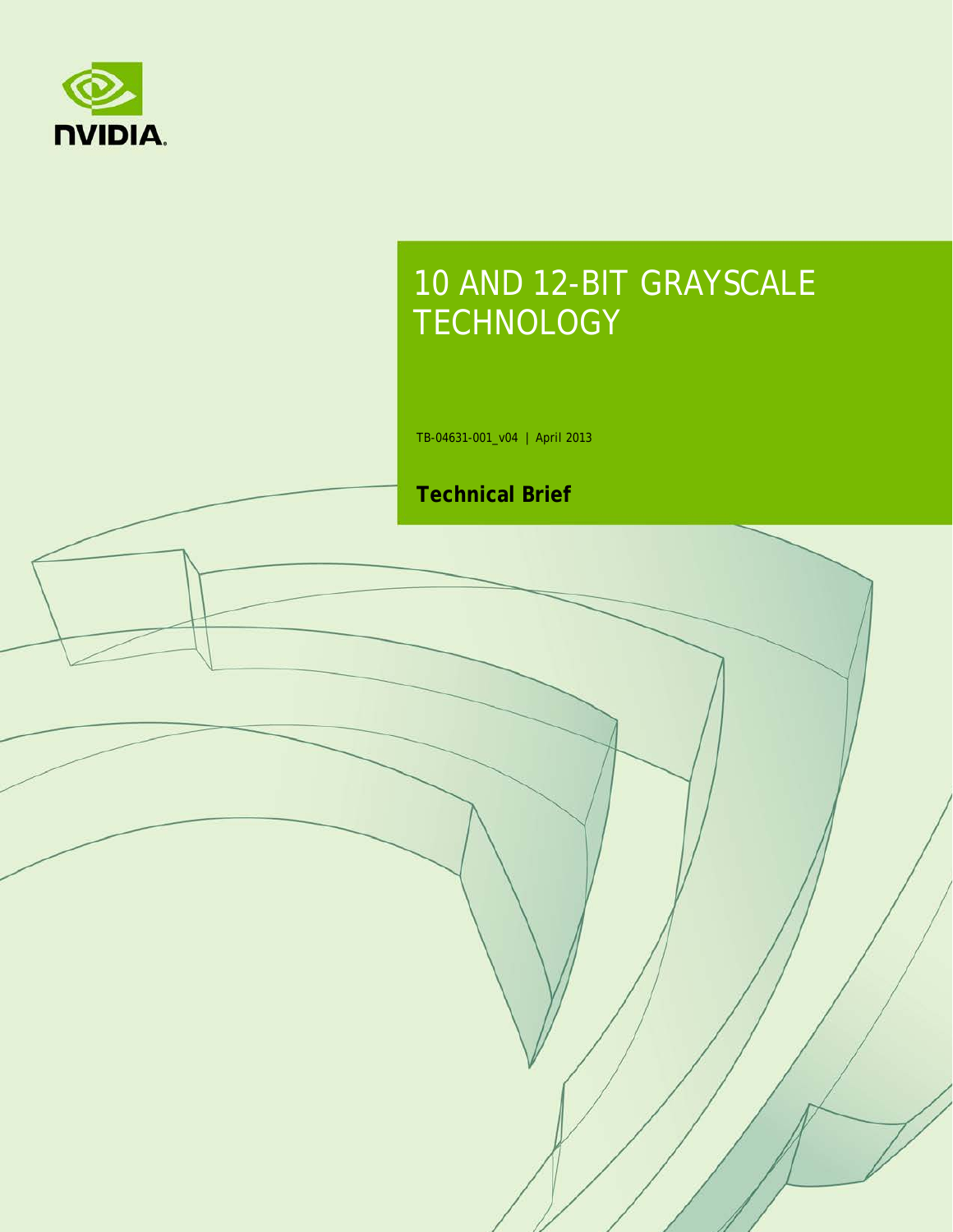### **DOCUMENT CHANGE HISTORY**

| <b>Version</b> | Date             | <b>Authors</b> | <b>Description of Change</b>                                                                                                                                                                                                                                                                                                                    |
|----------------|------------------|----------------|-------------------------------------------------------------------------------------------------------------------------------------------------------------------------------------------------------------------------------------------------------------------------------------------------------------------------------------------------|
| 01             | April 17, 2009   | SV, SM         | <b>Initial Release</b>                                                                                                                                                                                                                                                                                                                          |
| 02             | February 9, 2010 | SV, SM         | Addition of Table 2                                                                                                                                                                                                                                                                                                                             |
| 03             | February 7, 2011 | SV, SM         | •Updated "System Specification" section<br>•Updated "Supported Connectors" section<br>• Updated Table 3 and Table 4<br>•Removed "Moving and Spanning Windows<br>Across Displays" section<br>•Removed "Targeting Specific GPUs for<br>Rendering" section<br>•Added "Directed GPU Rendering" section<br>•Updated "Implementation Details" section |
| 04             | April 5, 2013    | AS, SV, SM     | •Updated to include current NVIDIA <sup>®</sup> Kepler <sup>™</sup><br>products<br>.Updated to include support for OpenGL 10-<br>bit per component pixel formats                                                                                                                                                                                |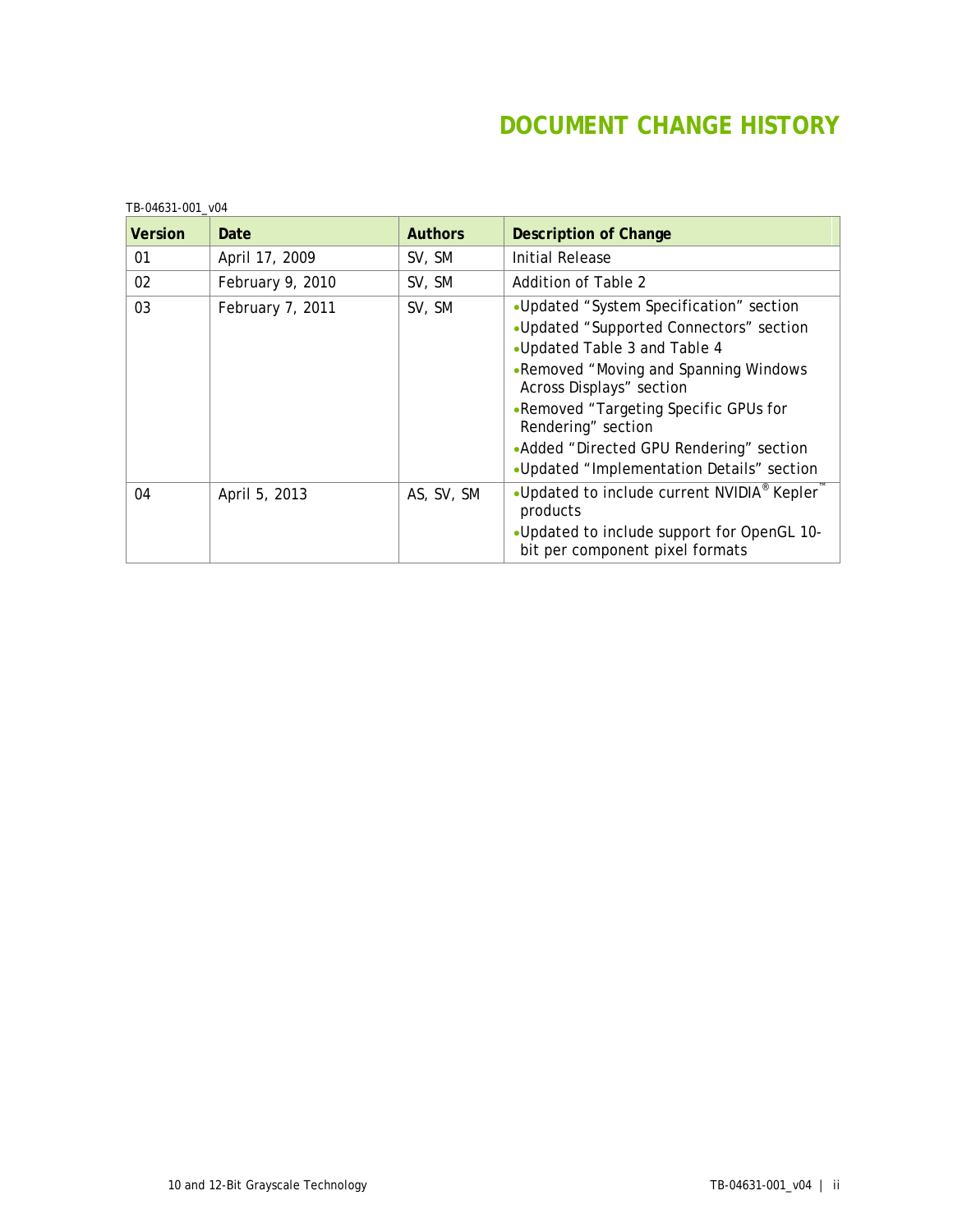### **TABLE OF CONTENTS**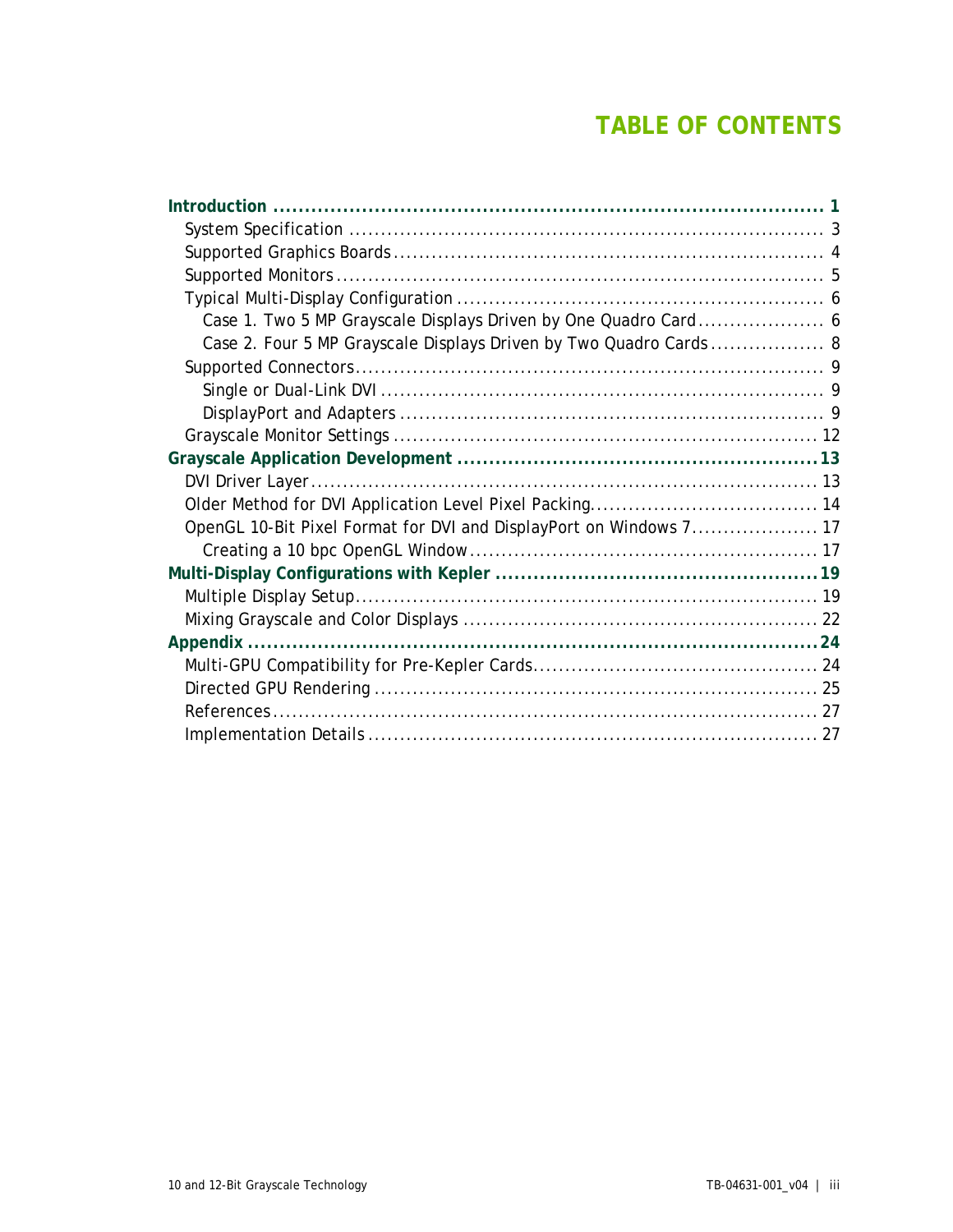### **LIST OF FIGURES**

|  | Figure 9. Enable 5 MP Grayscale Monitor to Display Higher Resolution  12           |  |
|--|------------------------------------------------------------------------------------|--|
|  | Figure 10. Driver Converts and Packs Desktop from 24-Bit Color to 12-Bit Gray 14   |  |
|  | Figure 11. Application Level Texture Setup for 10 and 12-Bit Grayscale Display  16 |  |
|  | Figure 12. Display Properties Before and After Displays are Enabled  20            |  |
|  |                                                                                    |  |

### **LIST OF TABLES**

| Table 1. Grayscale Implementation Method Based On Display Connector and OS 3  |  |
|-------------------------------------------------------------------------------|--|
| Table 2. Quadro Graphics Boards with 10 and 12-Bit Grayscale Support  4       |  |
| Table 3. Grayscale Capable Display Panels with Supported Resolution and Pixel |  |
|                                                                               |  |
|                                                                               |  |
|                                                                               |  |
|                                                                               |  |
|                                                                               |  |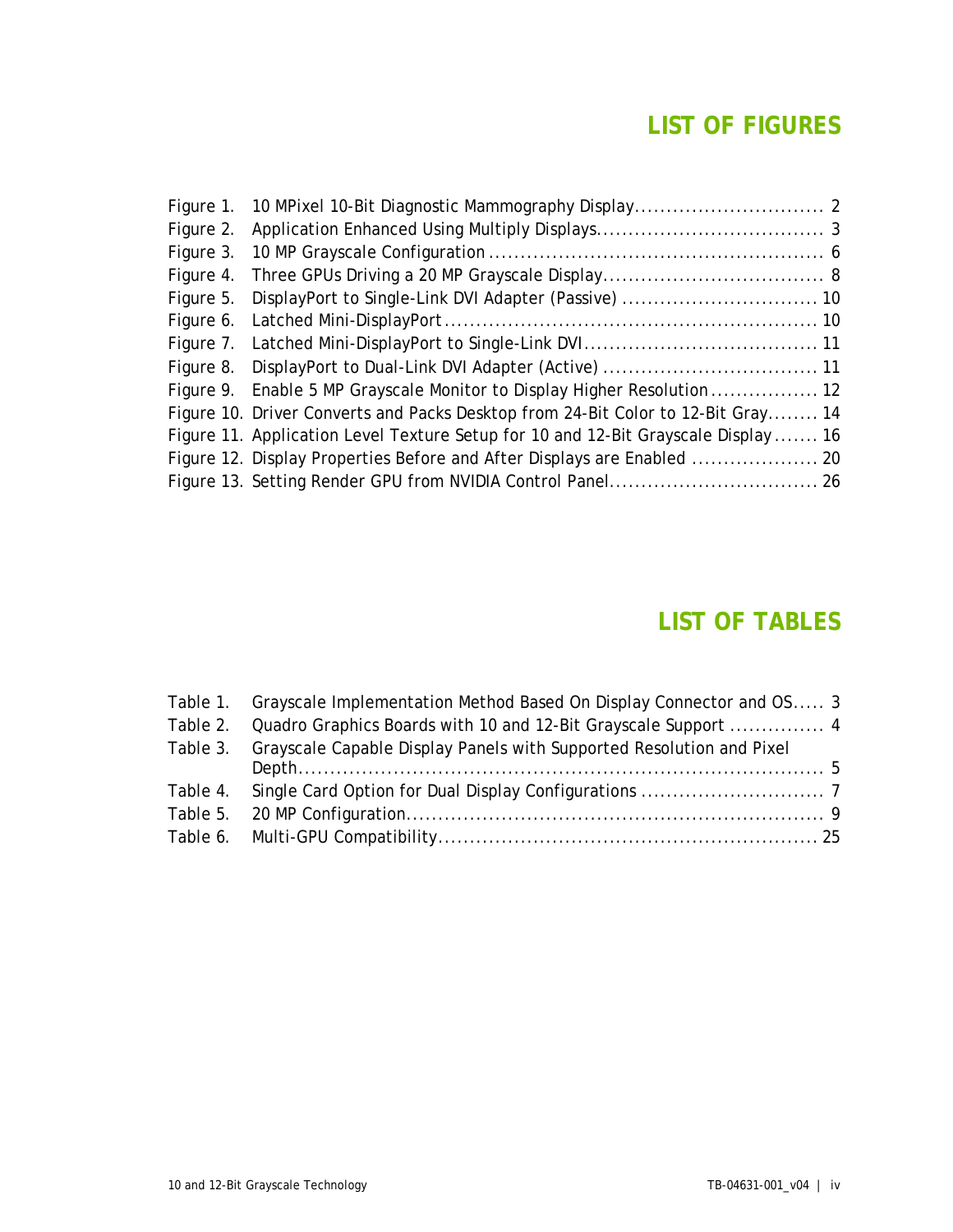# <span id="page-4-0"></span>INTRODUCTION

Advances in sensor technology and image acquisition techniques in the field of radiology are producing high bit depth grayscale images in the range of 12 to 16-bit per pixel. At the same time, the adoption of displays with native support for 10 and 12-bit grayscale is growing. These affordable displays are DICO[M\[1\]](#page-30-2) conformant to preserve image quality and consistency. Furthermore, expanded display capabilities of the latest NVIDIA Quadro® cards enable tiling together multiple high resolution displays for sideby-side comparisons from a single card.

Standard graphics workstations however are limited to 8-bit grayscale, which provides only 256 possible shades of gray for each pixel sometimes obscuring subtle contrasts in high density images. Radiologists often use window-leveling techniques to identify the region of interest that can quickly become a cumbersome and time-consuming user interaction process.

NVIDIA's 10–bit and 12-bit grayscale technology allows these high quality displays to be driven by standard NVIDIA® Quadro® graphics boards preserving the full grayscale range. This is done in 2 modes.

- "Pixel Packing" where the 10-bit or 12-bit grayscale data is transmitted from the Quadro graphics board to a high grayscale density display using a standard DVI cable. Instead of the standard three 8-bit color components per pixel, the pixel packing allows two 10 or 12-bit pixels to be transmitted, providing higher spatial resolution and grayscale pixel depth as compared to an 8-bit system. In recent driers, this pixel packing is done by driver transparent to the application when 10-bit per component pixel formats are used. This greatly simplifies programming in addition to making the application portable across multiple vendor hardware.
- ► Using 10-bit pixel formats over a VESA® DisplayPort™ output connection. No pixel packing is required as DisplayPort has sufficient bandwidth to transfer 5 MPixels with full 10-bit RGB color channels.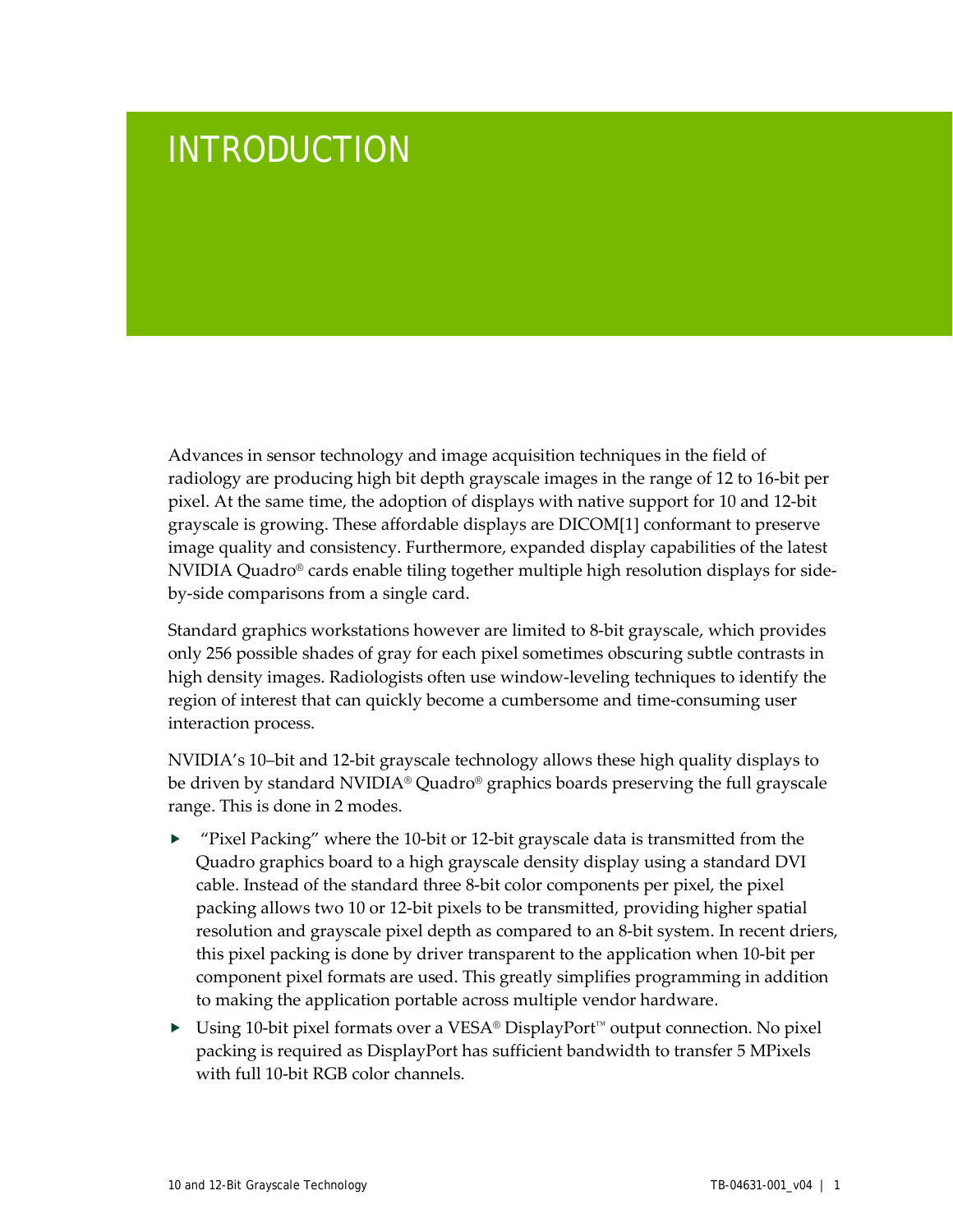As specialty hardware is not required, NVIDIA's 10-bit grayscale technology is readily available for use with other radiology functions and easy to support amongst a wide range of grayscale panels from various manufacturers. In a preliminary study performed on 10 radiologists using Dome E5 10-bit vs. E5 8-bit displays in conjunction with Three Palms 10-bit, OpenGL accelerated Workstation One mammography application, radiologists' performance was statistically significant on the 10-bit enabled display systems, some experiencing triple the read time speedup.

This technical brief describes the NVIDIA grayscale technology, the system requirements and setup. It also aims to guide users through common pitfalls that arise when extending to multi-display and multi graphics processing unit (GPU) environments routinely used in diagnostic imaging and recommends best practices.

Figure 1 shows the latest technology in digital diagnostic display systems, a Quadro card driving a 10 mega-pixel, 10-bit grayscale display. Figure 2 shows a 10-bit enabled mammography application displaying multiple modalities on multiple displays.



Figure [1](#page-5-1). 10 MPixel 10-Bit Diagnostic Mammography Display<sup>1</sup>

<span id="page-5-0"></span> $\overline{a}$ 

<span id="page-5-1"></span><sup>1</sup> Image courtesy of NDS Surgical Imaging, DOME Z10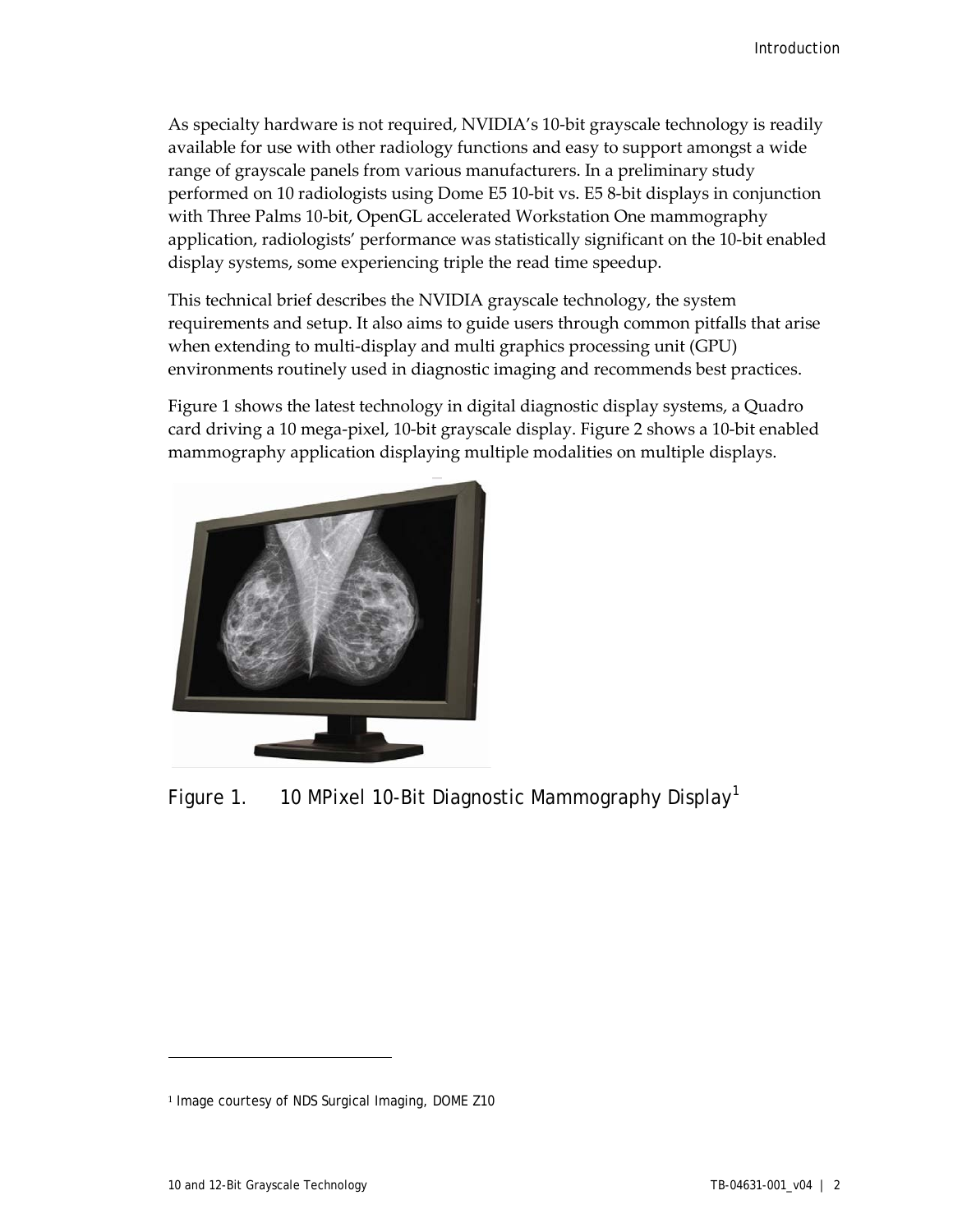

Figure [2](#page-6-3). Application Enhanced Using Multiply Displays<sup>2</sup>

# <span id="page-6-1"></span><span id="page-6-0"></span>SYSTEM SPECIFICATION

- ▶ 10 and 12-bit grayscale is currently supported on
	- Windows XP 32-bit and 64-bit
	- Windows 7 and Windows 8 (Aero should be enabled for best performance)
- Grayscale with 10-bit pixel formats is only supported for OpenGL based applications

Table 1 summarizes the guidelines for specific implementation methods based on the display connector and operating system.

<span id="page-6-2"></span>

| Table 1. | Grayscale Implementation Method Based On Display |
|----------|--------------------------------------------------|
|          | Connector and OS                                 |

| <b>Operating System</b> | <b>DVI</b>                  | <b>DisplayPort</b>         |
|-------------------------|-----------------------------|----------------------------|
| Windows 7               | OpenGL 10 bpc pixel format  | OpenGL 10 bpc pixel format |
| Windows XP              | Application pixel packaging | OpenGL 10 bpc pixel format |

 $\overline{a}$ 

<span id="page-6-3"></span><sup>2</sup> Image courtesy of Threepalms, Inc.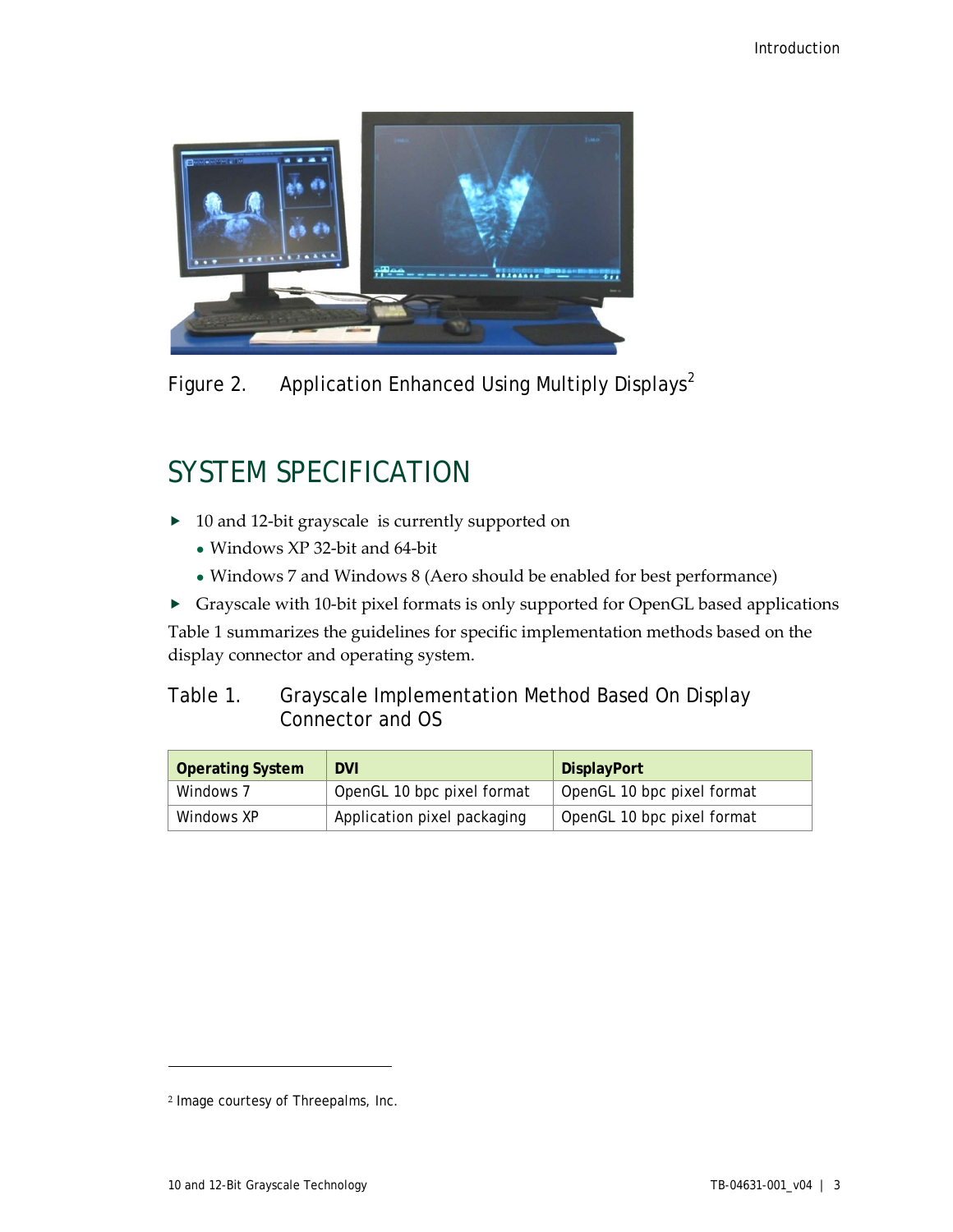### <span id="page-7-0"></span>SUPPORTED GRAPHICS BOARDS

The boards shown in Table 2 support 10-bit grayscale and are NVIDIA® CUDA® enabled.

<span id="page-7-1"></span>Table 2. Quadro Graphics Boards with 10 and 12-Bit Grayscale Support

**Mid range – Quadro K2000D, Quadro K2000, Quadro 2000D, Quadro 600, Quadro 2000**



Recommended for 2D image display and manipulation use cases over multiple displays. No auxiliary power is required.

**High end – Quadro K4000, Quadro 4000**



Recommended if the primary usage is to display and compute with 2D grayscale and 3D data.

**Ultra high end – Quadro K5000, Quadro 6000, Quadro 5000**



Recommended for applications that also require rendering and processing large 3D and 4D geometries and volumes.

**Quadro Plex 7000, Quadro Plex 2200 D2**



Dedicated deskside visual computing system composed of 2 highest-end Quadro graphics boards with up to 12 GB of total graphics memory. Recommended for advanced visualization and large scale projection and display use cases.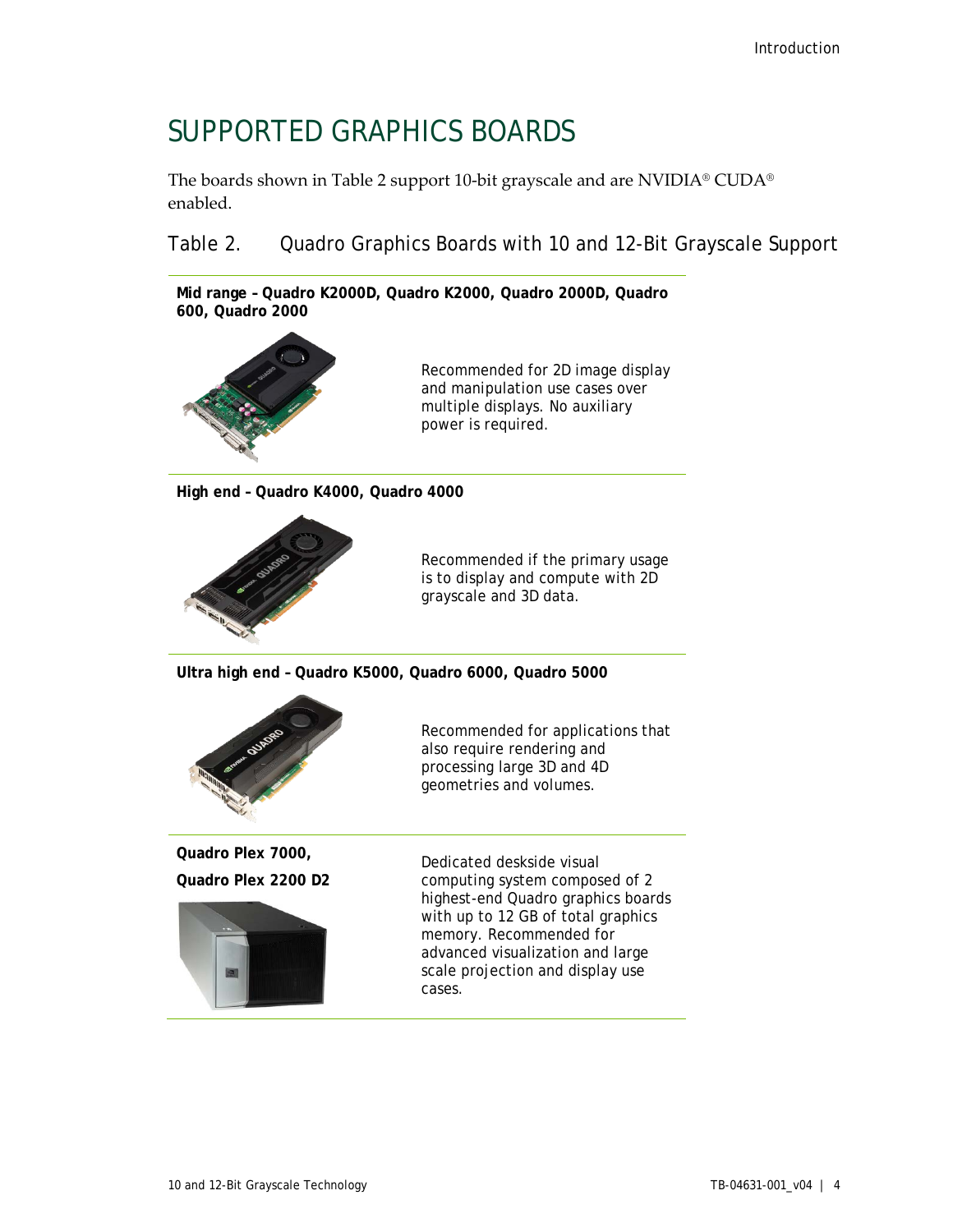# <span id="page-8-0"></span>SUPPORTED MONITORS

### <span id="page-8-1"></span>Table 3. Grayscale Capable Display Panels with Supported Resolution and Pixel Depth

| Manufacturer                   | Panel                                                                           | <b>Supported Resolutions</b>                                               | Grayscale<br><b>Depth</b> | Packed<br><b>Pixel DVI</b> | 10-Bit<br><b>DisplayPort</b> |
|--------------------------------|---------------------------------------------------------------------------------|----------------------------------------------------------------------------|---------------------------|----------------------------|------------------------------|
|                                | Dome E2                                                                         | $•1600 \times 1200$ at 60 Hz<br>•1200 $\times$ 1600 at 60 Hz               | 10 and 12-bit             | Yes                        | No                           |
|                                | $\cdot$ 2048 $\times$ 1536 at 60 Hz<br>Dome E3<br>$•1536 \times 2048$ at 60 Hz  |                                                                            | 10 and 12-bit             | Yes                        | <b>No</b>                    |
| <b>NDS Surgical</b><br>Imaging | Dome S3,<br>Dome S3c                                                            | $\cdot$ 2048 $\times$ 1536 at 60 Hz<br>•1536 $\times$ 2048 at 60 Hz        | 10 and 12-bit             | Yes                        | <b>No</b>                    |
|                                | Dome E5                                                                         | •2560 $×$ 2048 at 50 Hz<br>$\cdot$ 2048 $\times$ 2560 at 50 Hz             | 10 and 12-bit             | Yes                        | <b>No</b>                    |
|                                | $•4096 \times 2560$ at 50 Hz<br>Dome Z10<br>$\cdot$ 2560 $\times$ 4096 at 50 Hz |                                                                            | 10 and 12-bit             | Yes                        | Yes                          |
|                                | GS 520                                                                          | $\cdot$ 2560 $\times$ 2048 at 50 Hz<br>$\cdot$ 2048 $\times$ 2560 at 50 Hz | 10-bit                    | Yes                        | Yes                          |
|                                | GS 521                                                                          | $\cdot$ 2560 $\times$ 2048 at 50 Hz<br>$\cdot$ 2048 $\times$ 2560 at 50 Hz | 10-bit                    | Yes                        | <b>No</b>                    |
| Eizo                           | GX 530                                                                          | $\cdot$ 2560 $\times$ 2048 at 50 Hz<br>$\cdot$ 2048 $\times$ 2560 at 50 Hz | 10-bit                    | <b>No</b>                  | Yes                          |
|                                | GX 1030                                                                         | •2560 × 4096 at 50 Hz<br>$•4096 \times 2560$ at 50 Hz                      | 10-bit                    | Yes                        | No                           |
|                                | MD215MG                                                                         | $\cdot$ 2560 $\times$ 2048 at 57 Hz<br>$\cdot$ 2048 $\times$ 2560 at 57 Hz | 10-bit                    | Yes                        | <b>No</b>                    |
|                                | MD205MG,<br>MD205MG-1                                                           | $\cdot$ 2560 $\times$ 2048 at 57 Hz<br>•2048 $\times$ 2560 at 57 Hz        | 10-bit                    | Yes                        | <b>No</b>                    |
| <b>NEC</b>                     | MD211G3                                                                         | $\cdot$ 2560 $\times$ 2048 at 57 Hz<br>$\cdot$ 2048 $\times$ 2560 at 57 Hz | 10-bit                    | Yes                        | <b>No</b>                    |
|                                | MD213MG                                                                         | $\cdot$ 2048 $\times$ 1536 at 60 Hz<br>•1536 $\times$ 2048 at 60 Hz        | 10-bit                    | Yes                        | <b>No</b>                    |
|                                | MD21GS-<br>3MP                                                                  | •2048 $\times$ 1536 at 60 Hz<br>$•1536 \times 2048$ at 60 Hz               | $10$ -bit                 | Yes                        | <b>No</b>                    |
|                                | MD21GS-<br>2MP                                                                  | •1600 $\times$ 1200 at 60 Hz<br>$•1200 \times 1600$ at 60 Hz               | 10-bit                    | Yes                        | No                           |
| Wide                           | <b>IF2105PM</b>                                                                 | •2560 $\times$ 2048 at 50 Hz<br>•2048 $\times$ 2560 at 50 Hz               | 10-bit                    | Yes                        | No                           |
|                                | G32SP                                                                           | •2048 $\times$ 1536 at 60 Hz<br>•1536 $\times$ 2048 at 60 Hz               | 10-bit                    | Yes                        | No                           |
| Beacon                         | G51SP                                                                           | •2560 $\times$ 2048 at 57 Hz<br>$\cdot$ 2048 $\times$ 2560 at 57 Hz        | 10-bit                    | Yes                        | No                           |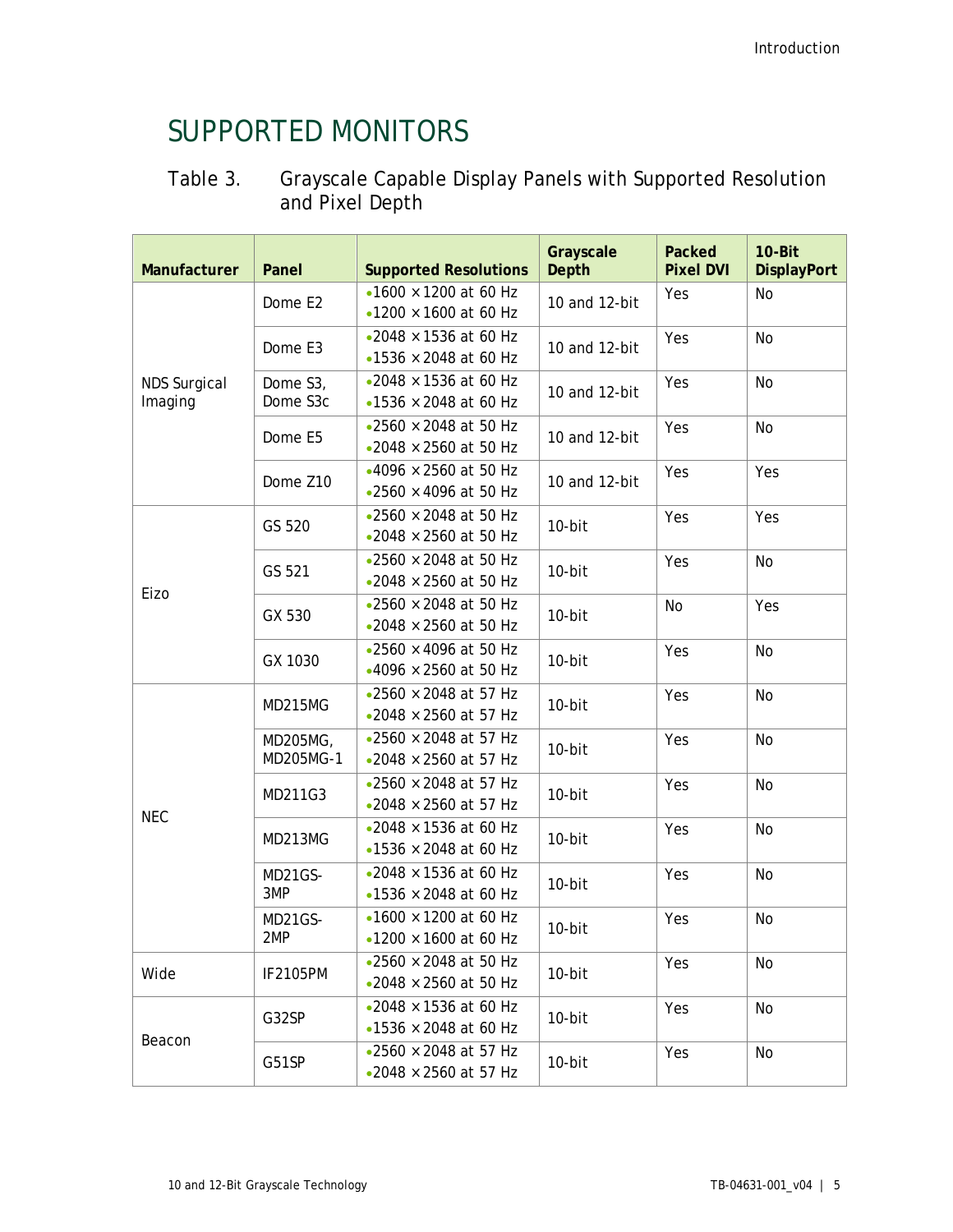## <span id="page-9-0"></span>TYPICAL MULTI-DISPLAY CONFIGURATION

We examine the commonly used multi-display setups that mix grayscale monitors and color panels and their underlying GPU configuration.

### <span id="page-9-1"></span>Case 1. Two 5 MP Grayscale Displays Driven by One Quadro Card

The most commonly used configuration for diagnostic imaging, a single Quadro K4000, Quadro K2000, or Quadro K2000D drives two 5 MP grayscale displays plus a side "worklist" display.



### <span id="page-9-2"></span>Figure 3. 10 MP Grayscale Configuration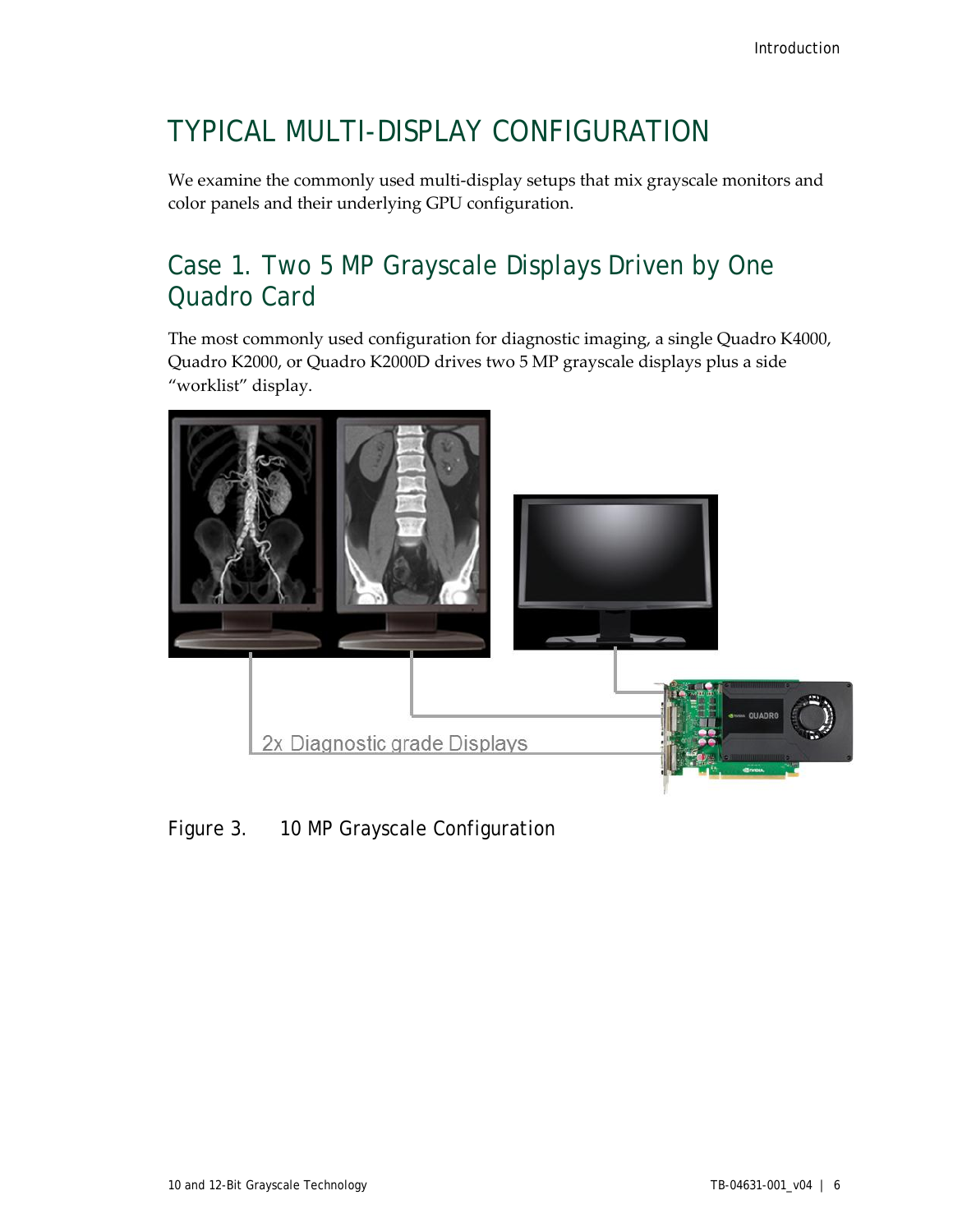Table 4 shows the two single card configuration options for a 10 MP setup. The customer can choose between the options for either the Quadro K2000 and Quadro K4000 or the Quadro K2000D.

|                              | Quadro K2000 or Quadro K4000<br>(If Diagnostic Display Supports<br>DisplayPort) |                          |                          | Quadro K2000D<br>(If Diagnostic Display Only Supports DVI)         |                                      |                                      |
|------------------------------|---------------------------------------------------------------------------------|--------------------------|--------------------------|--------------------------------------------------------------------|--------------------------------------|--------------------------------------|
| <b>Displays</b>              | <b>DVI</b><br>connector                                                         | DisplayPort<br>connector | DisplayPort<br>connector | DVI or<br>DisplayPort<br>(through mini-<br>DisplayPort<br>adapter) | Dual-link<br><b>DVI</b><br>connector | Dual-link<br><b>DVI</b><br>connector |
| Side Display                 |                                                                                 |                          |                          |                                                                    |                                      |                                      |
| 2-5 MP Diagnostic<br>Display |                                                                                 |                          |                          |                                                                    |                                      |                                      |
| 2-5 MP Diagnostic<br>Display |                                                                                 |                          |                          |                                                                    |                                      |                                      |

### <span id="page-10-0"></span>Table 4. Single Card Option for Dual Display Configurations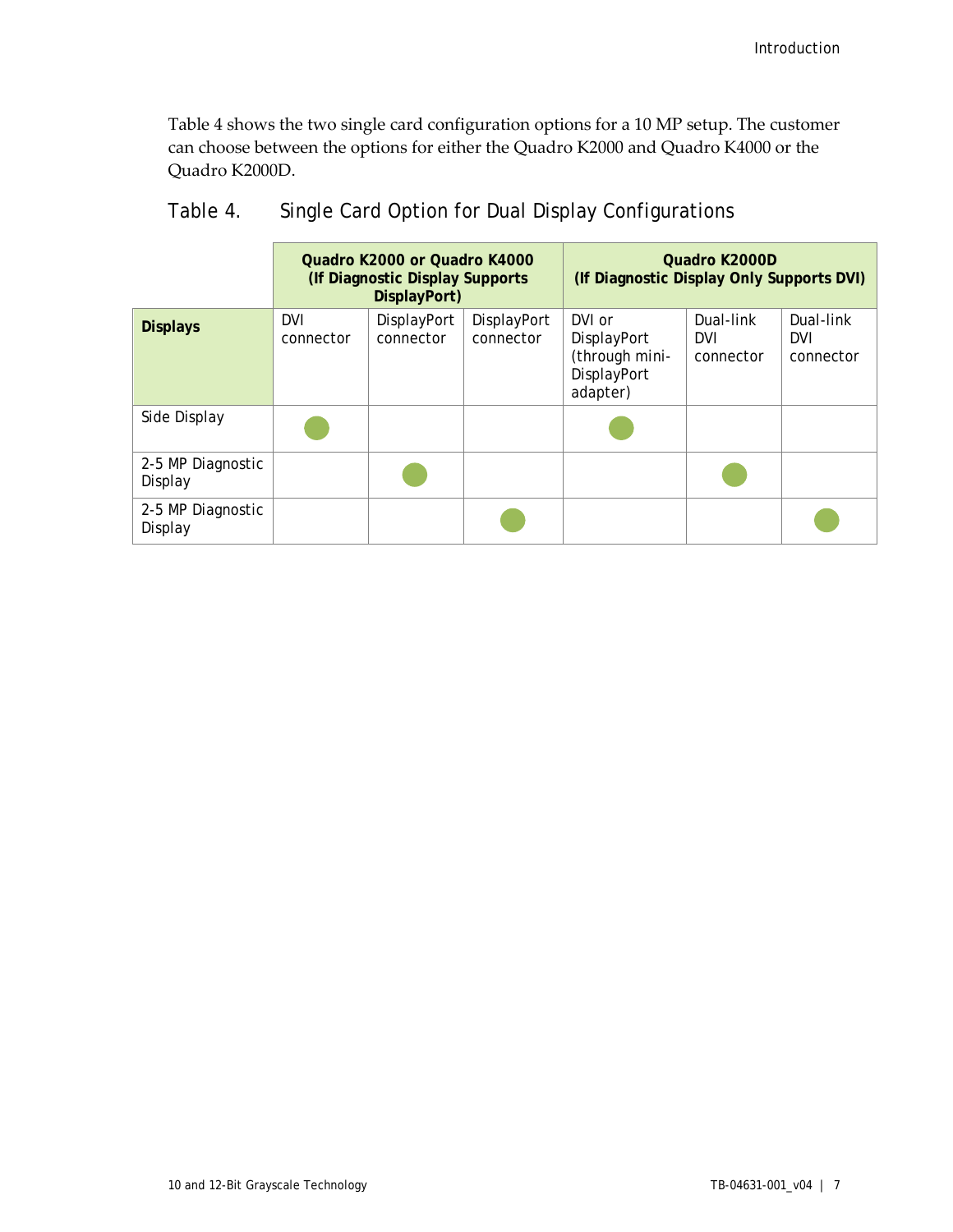### <span id="page-11-0"></span>Case 2. Four 5 MP Grayscale Displays Driven by Two Quadro Cards

In this configuration, a single Quadro K4000, Quadro K2000, or Quadro K2000D can drive two 5 MP grayscale displays plus a side "worklist" display. A second Quadro K4000, Quadro K2000, or Quadro K2000D card can drive the remaining two 5 MP displays.



<span id="page-11-1"></span>Figure 4. Three GPUs Driving a 20 MP Grayscale Display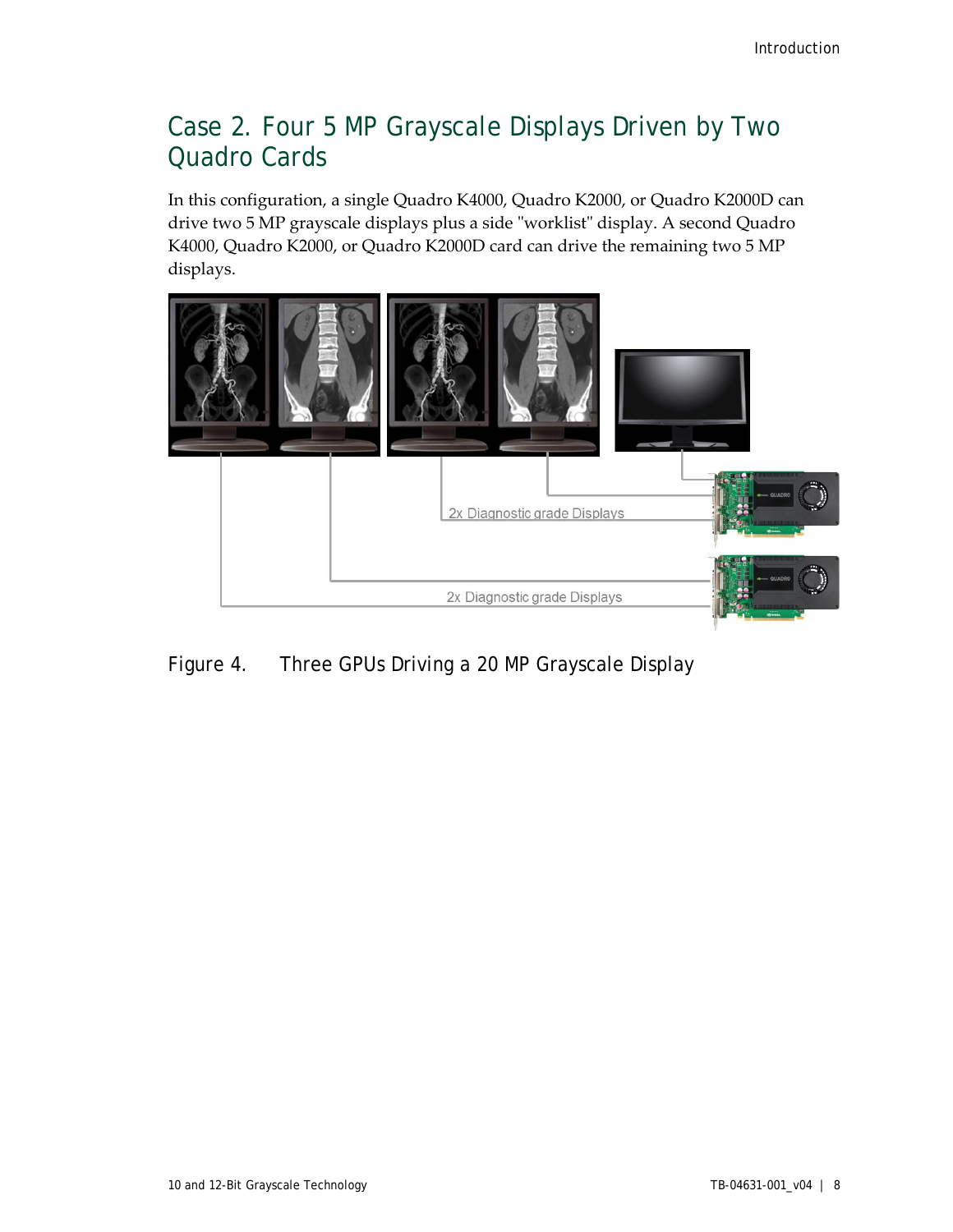Table 5 shows the two graphics cards required configuration for a 20 MP setup. The configuration requires two Quadro K2000, Quadro K2000D, or Quadro K4000 cards.

|                              | Quadro K2000, Quadro K2000D, or<br>Quadro K4000 |                                    |                                    | Quadro K2000, Quadro K2000D, or<br>Quadro K4000 |                                    |                                    |
|------------------------------|-------------------------------------------------|------------------------------------|------------------------------------|-------------------------------------------------|------------------------------------|------------------------------------|
| <b>Displays</b>              | <b>DVI</b><br>connector                         | DisplayPort<br>or DVI<br>connector | DisplayPort<br>or DVI<br>connector | DVI connector                                   | DisplayPort<br>or DVI<br>connector | DisplayPort<br>or DVI<br>connector |
| Side Display                 |                                                 |                                    |                                    |                                                 |                                    |                                    |
| 2-5 MP Diagnostic<br>Display |                                                 |                                    |                                    |                                                 |                                    |                                    |
| 2-5 MP Diagnostic<br>Display |                                                 |                                    |                                    |                                                 |                                    |                                    |
| 2-5 MP Diagnostic<br>Display |                                                 |                                    |                                    |                                                 |                                    |                                    |
| 2-5 MP Diagnostic<br>Display |                                                 |                                    |                                    |                                                 |                                    |                                    |

### <span id="page-12-3"></span>Table 5. 20 MP Configuration

### <span id="page-12-0"></span>SUPPORTED CONNECTORS

### <span id="page-12-1"></span>Single or Dual-Link DVI

Although single-link DVI is only capable of transmitting up to HD (1920 × 1200), our grayscale pixel packing mechanism allows 5 MP (2560 × 2048) images to be sent over single-link DVI.

### <span id="page-12-2"></span>DisplayPort and Adapters

- As displays are increasingly adopting DisplayPort, the native DisplayPort connectors on Quadro cards can be connected directly via DisplayPort cables.
- $\triangleright$  For standard size DisplayPort connectors to single-link DVI conversion, passive adapters such as Hosiden (P/N TYX1602-010307) and Simula (P/N DJ8028B-1000- 10E) are tested and recommended.
- ▶ On the Quadro K2000D for latched mini-DisplayPort to standard size DisplayPort conversion, use Bizlink P/N KS30011-B07 or Simula P/N CB802E-4000-10H.
- ▶ On the Quadro K2000D for latched mini-DisplayPort to single-link DVI conversion, use Bizlink PN KS30037-C07.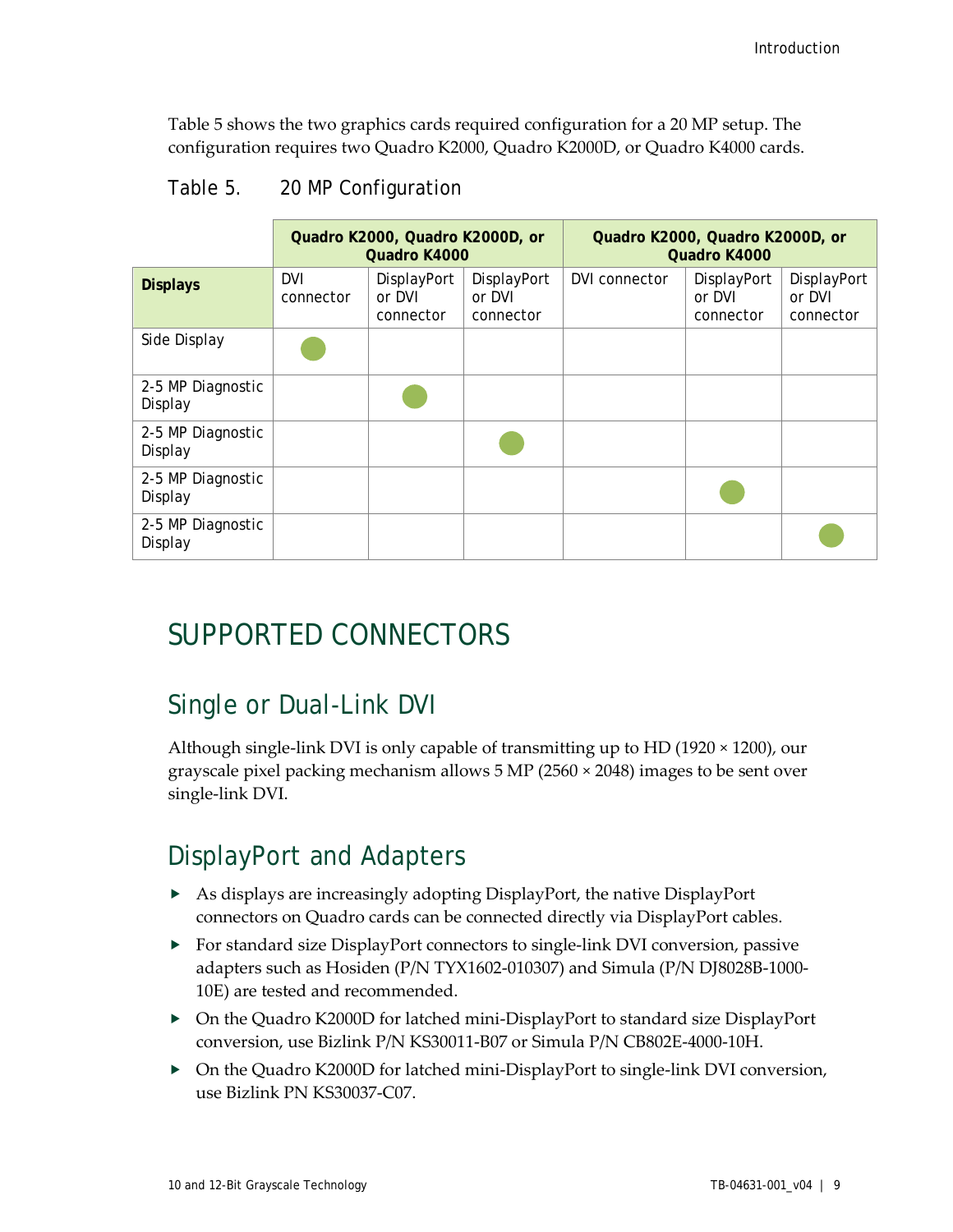- ▶ To support dual-link resolutions from a DisplayPort connector, an active adapter is required. As shown in Figure 8 this dongle includes a built in USB cable connecting to the USB port providing power to the adapter. NVIDIA recommends the Bizlink DisplayPort-to-DVI-D dual-link cable adapter (P/N KS10014-207).
- The Simula and Bizlink adapters can be purchased from NVIDIA's online store at <http://store.nvidia.com/> (under the cables category).



<span id="page-13-0"></span>Figure 5. DisplayPort to Single-Link DVI Adapter (Passive)



<span id="page-13-1"></span>Figure 6. Latched Mini-DisplayPort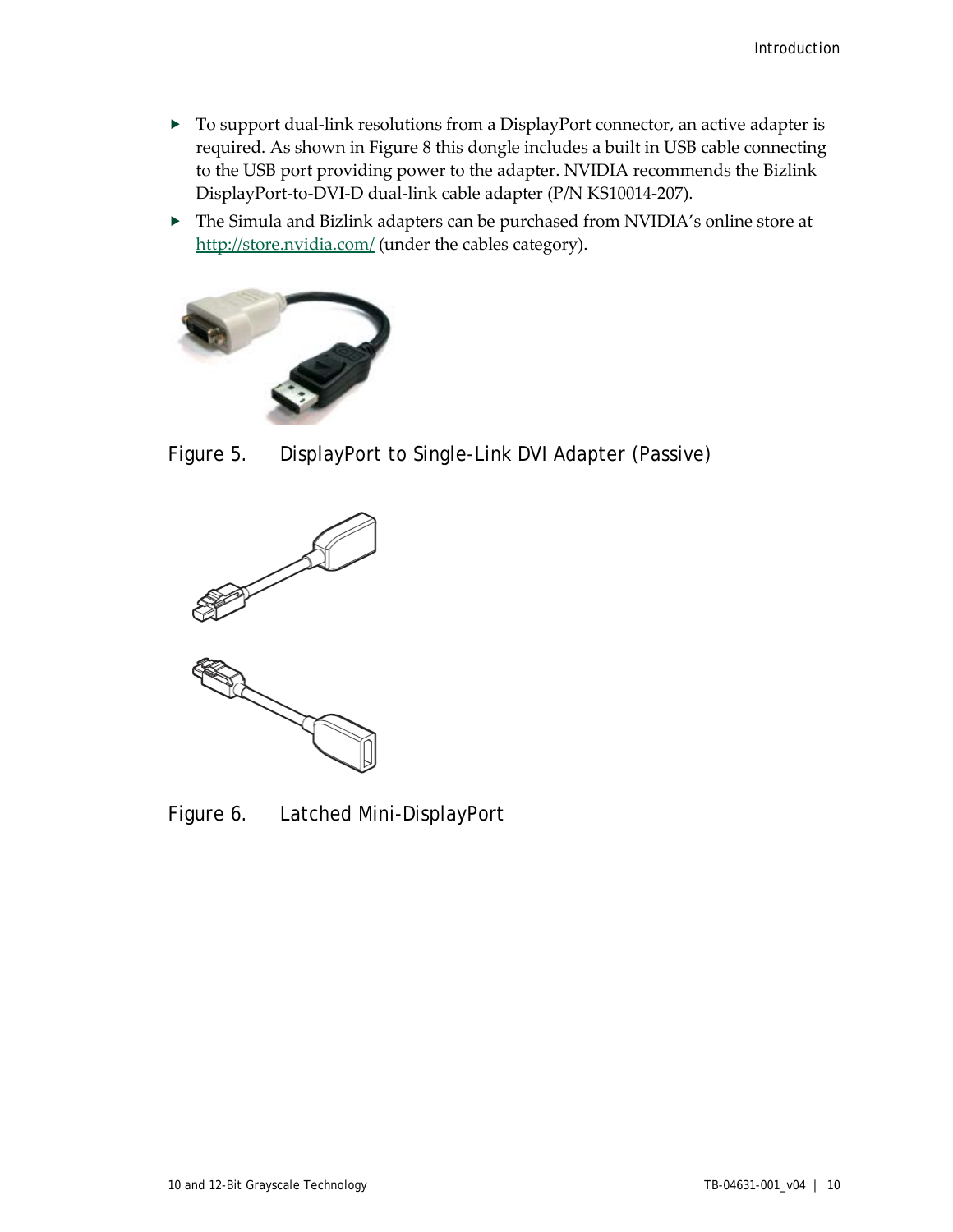

<span id="page-14-0"></span>Figure 7. Latched Mini-DisplayPort to Single-Link DVI

<span id="page-14-1"></span>

Figure 8. DisplayPort to Dual-Link DVI Adapter (Active)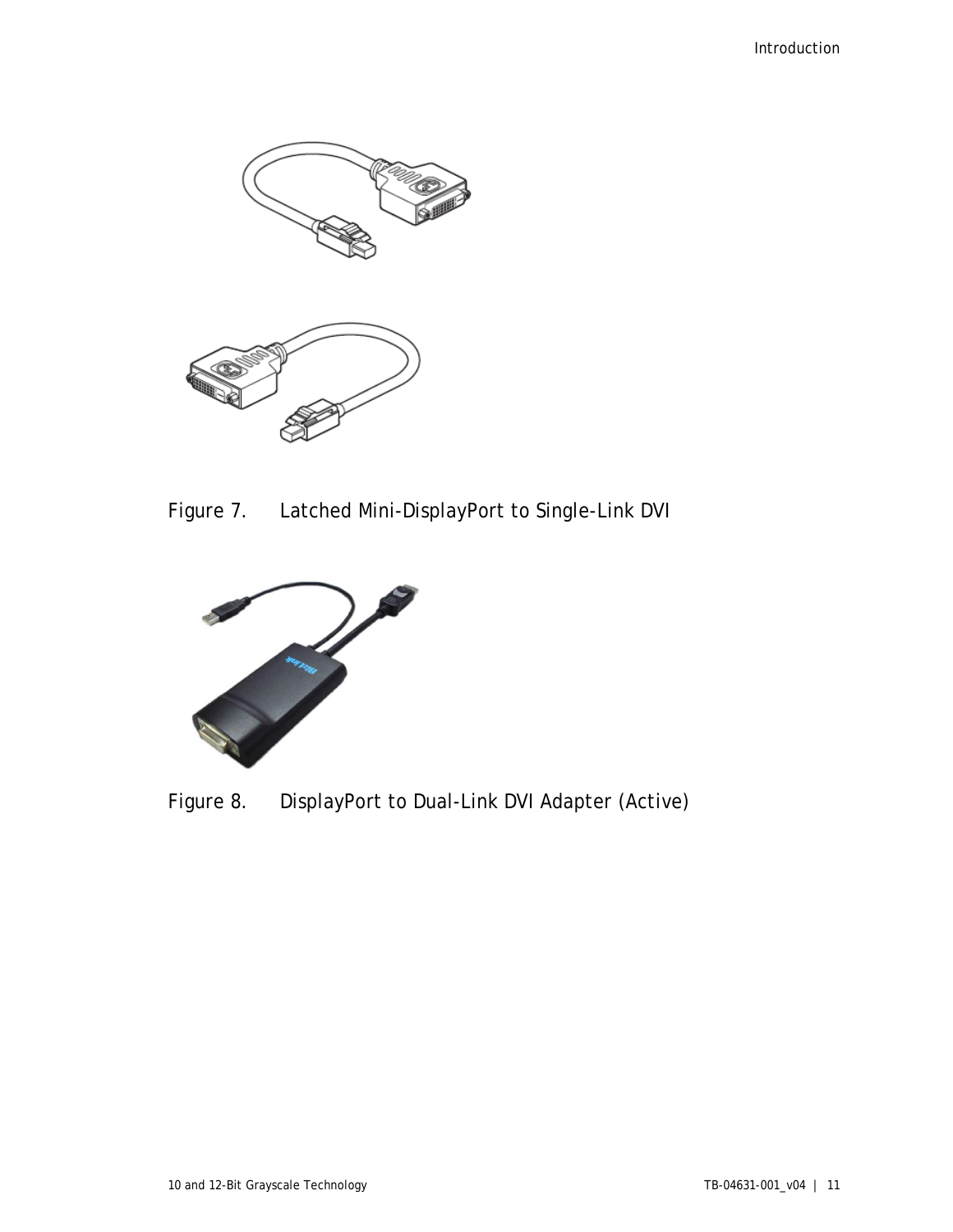## <span id="page-15-0"></span>GRAYSCALE MONITOR SETTINGS

When a grayscale compatible monitor is connected to a suitable NVIDIA Quadro solution, the NVIDIA driver automatically detects it and immediately switches to packed pixel mode. Therefore, there are no control panel settings to enable and disable 10-bit grayscale. On Windows XP, the only setting required is to enable the grayscale monitor to display at its optimal resolution as shown in the following steps for a 5 MP panel with resolution 2560 × 2048.

**Note:** These steps are not required on Windows 7 and Windows 8.

- **1.** Open the **Display Properties**.
- **2.** Select the **Settings** tab.
- **3.** Click on **Advanced**.
- **4.** Select the Monitor tab.
- **5.** Uncheck the **Hide modes that this monitor cannot display** check box.
- **6.** Click **Apply**. The maximum resolution is now set to 2560 × 2048.



<span id="page-15-1"></span>Figure 9. Enable 5 MP Grayscale Monitor to Display Higher Resolution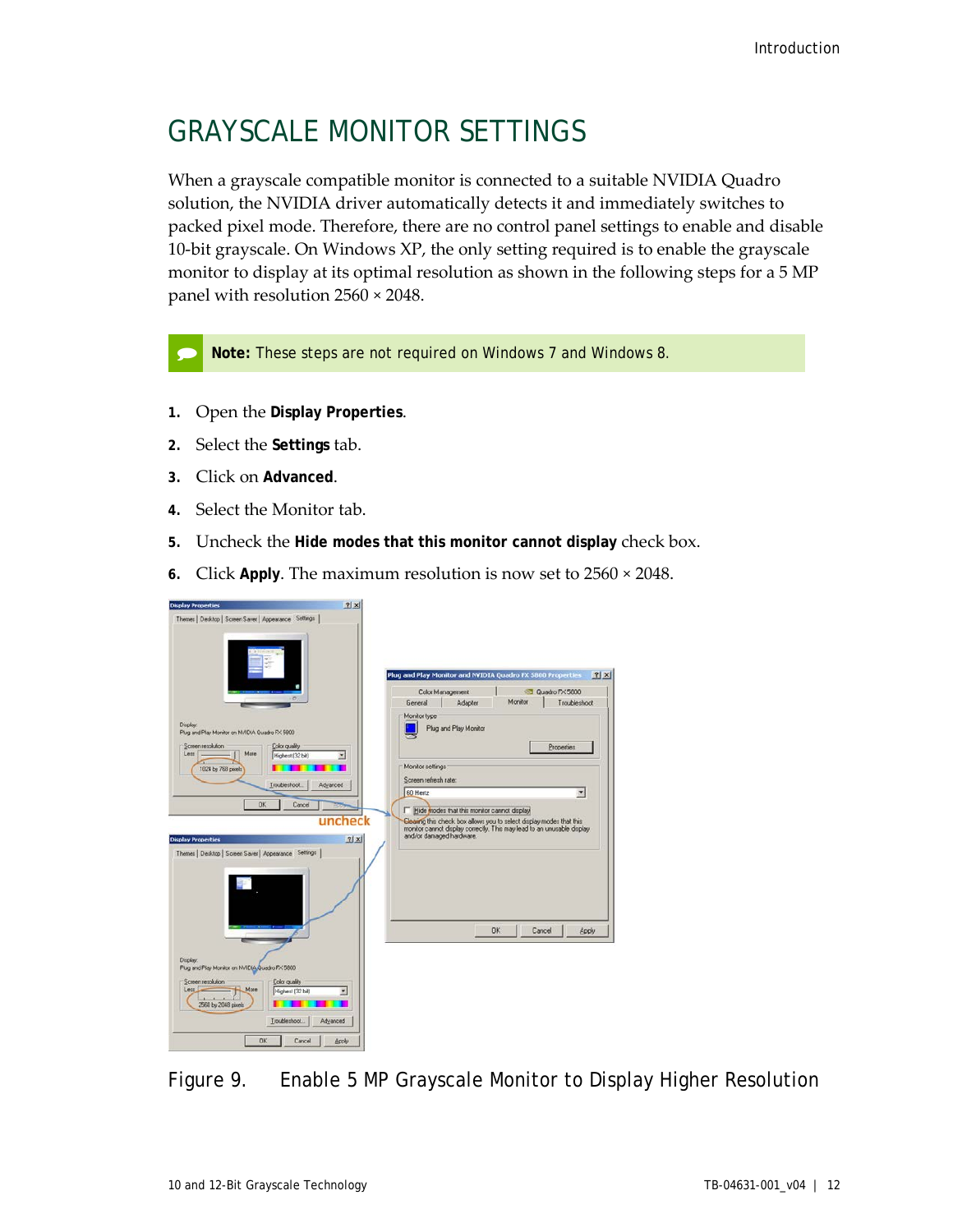# <span id="page-16-0"></span>GRAYSCALE APPLICATION DEVELOPMENT

## <span id="page-16-1"></span>DVI DRIVER LAYER

On grayscale enabled Quadro solution, the driver implements a pixel packing mechanism that is transparent to the desktop and to the application. The 24-bit RGB desktop is first converted to 12-bit grayscale using the NTSC color conversion formula and then two 12-bit gray values are packed into 1 RGB DVI pixel and finally shipped to the monitor. This pixel packing allows displaying of 5 MP gray values just using a single-link DVI (that is normally limited to HD resolution).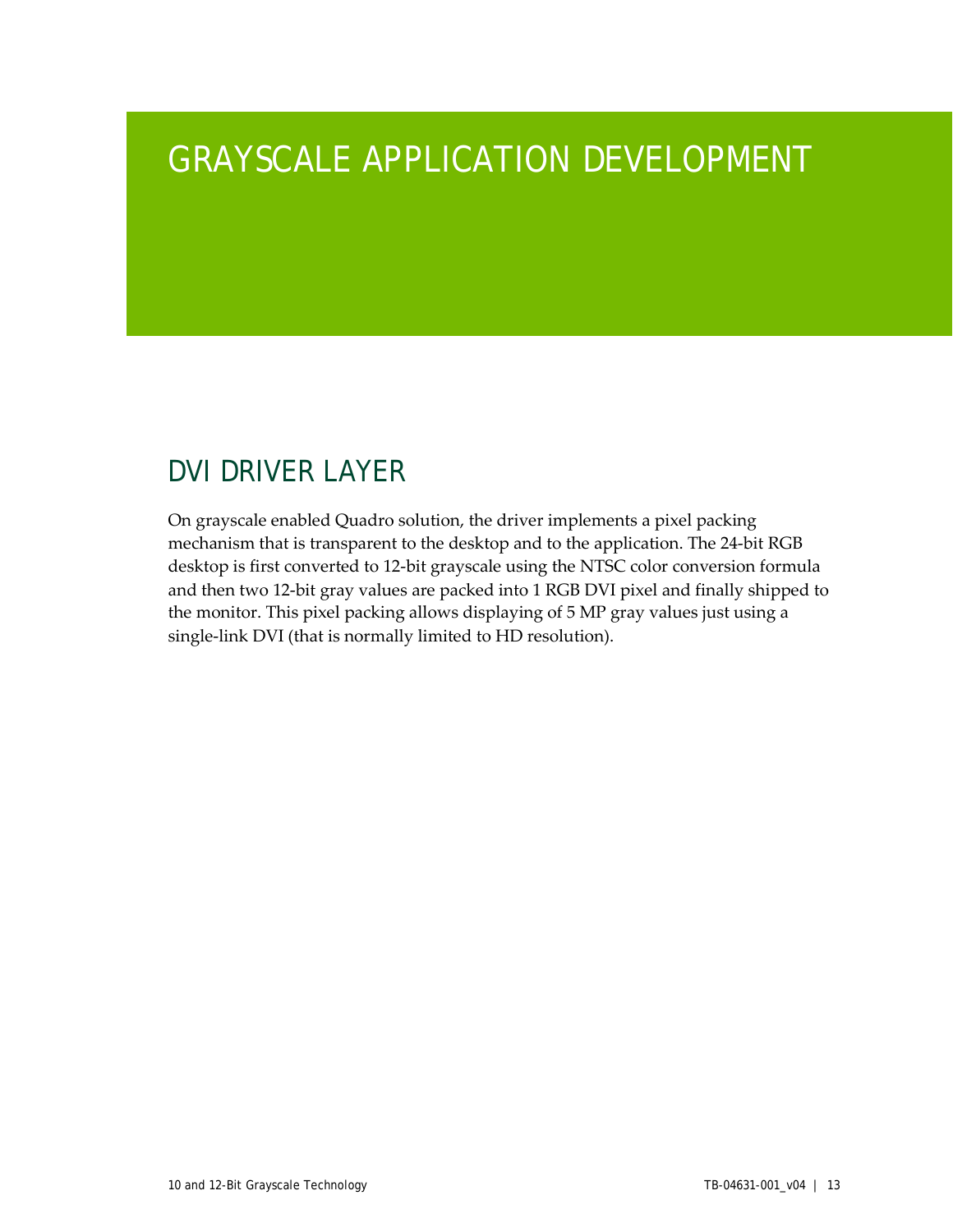

<span id="page-17-1"></span>Figure 10. Driver Converts and Packs Desktop from 24-Bit Color to 12- Bit Gray

### <span id="page-17-0"></span>OLDER METHOD FOR DVI APPLICATION LEVEL PIXEL PACKING

This is a legacy method mostly used for applications on Windows XP using DVI displays, but will work with Windows 7 and Windows 8 if the same code base is to be shared.

The 10 and 12-bit grayscale image viewing application is responsible for outputing 24 bit RGB pixels which the driver then converts to 12-bit grayscale values for scanout as described in the previous section.

The application uses a shader that takes in the 12-bit grayscale value from the image and translates it into a 24-bit RGB pixel using a lookup table. The lookup table is generated to find the best RGB pixel with as little as possible differences between the RGB values (preferred is R=G=B) for each grayscale value in the input image. In essence, this process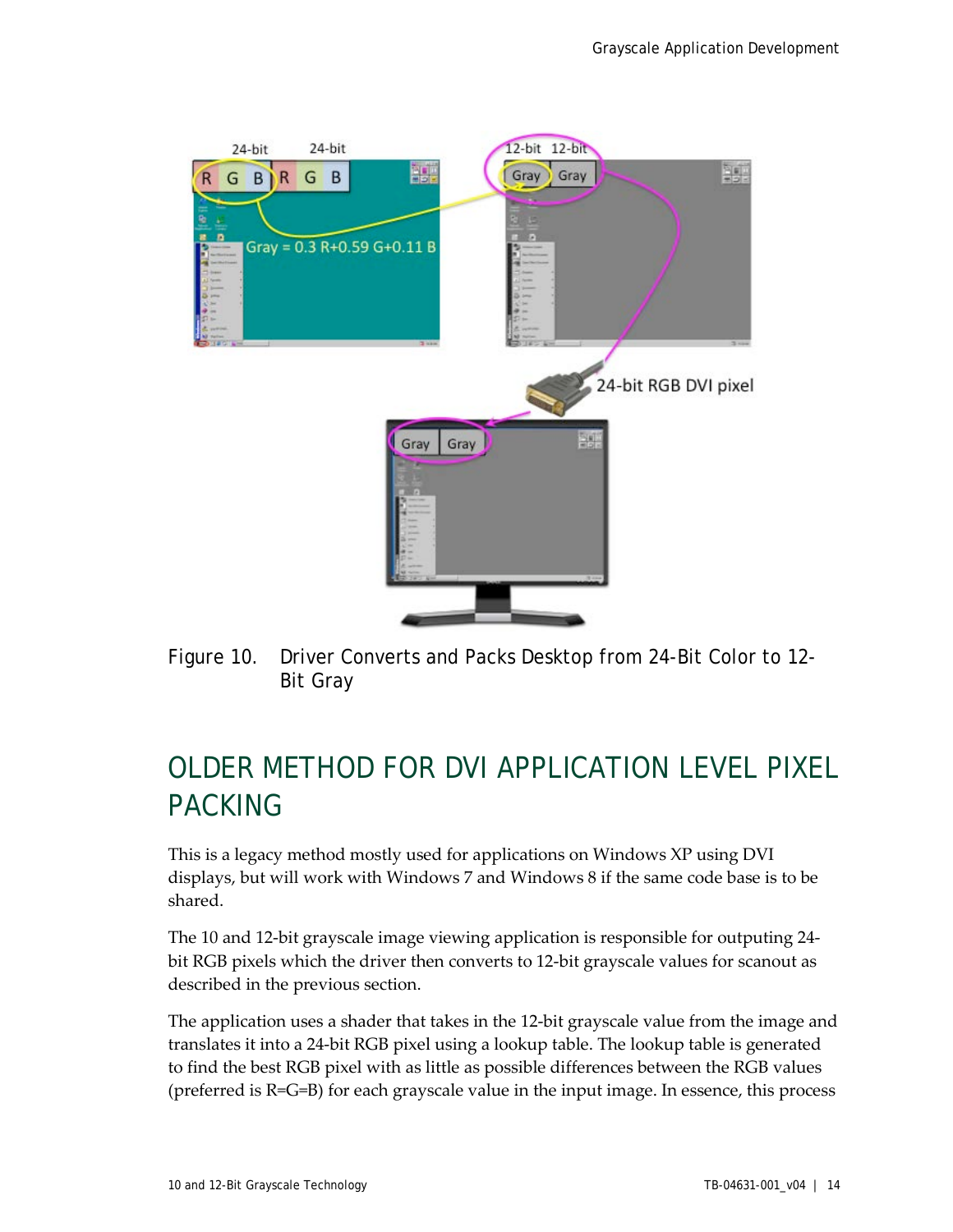is the inverse of the driver conversion from RGB to grayscale. The end result is that the grayscale image on the desktop looks like a grayscale image on a color monitor.

The integer texture extension, EXT\_texture\_integer [\[4\]](#page-30-3) in Shader Model 4 is used to store the incoming grayscale image as a 16-bit unsigned integer without converting to floating point representation saving memory footprint by 2×.

```
glPixelStorei(GL_UNPACK_ALIGNMENT, 2);
glTexImage2D(GL_TEXTURE_2D, 0, GL_ALPHA16UI_EXT, width, height, 0, GL_ALPHA_INTEGER_EXT , 
GL_UNSIGNED_SHORT, TextureStorage);
```
The lookup table mapping the grayscale image to 24-bit RGB values is stored as 1D texture. The lookup table dimensions should exactly match the bit depth of the grayscale values expected in incoming image so that no filtering and interpolation operations will be performed thus preserving image precision and fidelity. Changes to contrast, brightness and window level of the image are easily done by changing the lookup table resulting in a 1D texture download without any change to the source image.

```
#extension GL_EXT_gpu_shader4 : enable // for unsigned int support uniform usampler2D 
texUnit0; // Gray Image is in tex unit 0
uniform sampler1D texUnit1; // Lookup Table Texture in tex unit 1 
void main(void) 
\left\{ \right.vec2 TexCoord = vec2(gl_TexCoord[0]);
       //texture fetch of unsigned ints placed in alpha channel
       uvec4 GrayIndex = uvec4(texture2D(texUnit0, TexCoord)); 
       //low 12 bits taken only
      float GrayFloat = float(float(GrayIndex.a) / 4096.0); 
       //fetch right grayscale value out of table
       vec4 Gray = vec4(texture1D(texUnit1, GrayFloat));
       // write data to the framebuffer
       gl_FragColor = Gray.rgba; 
}
```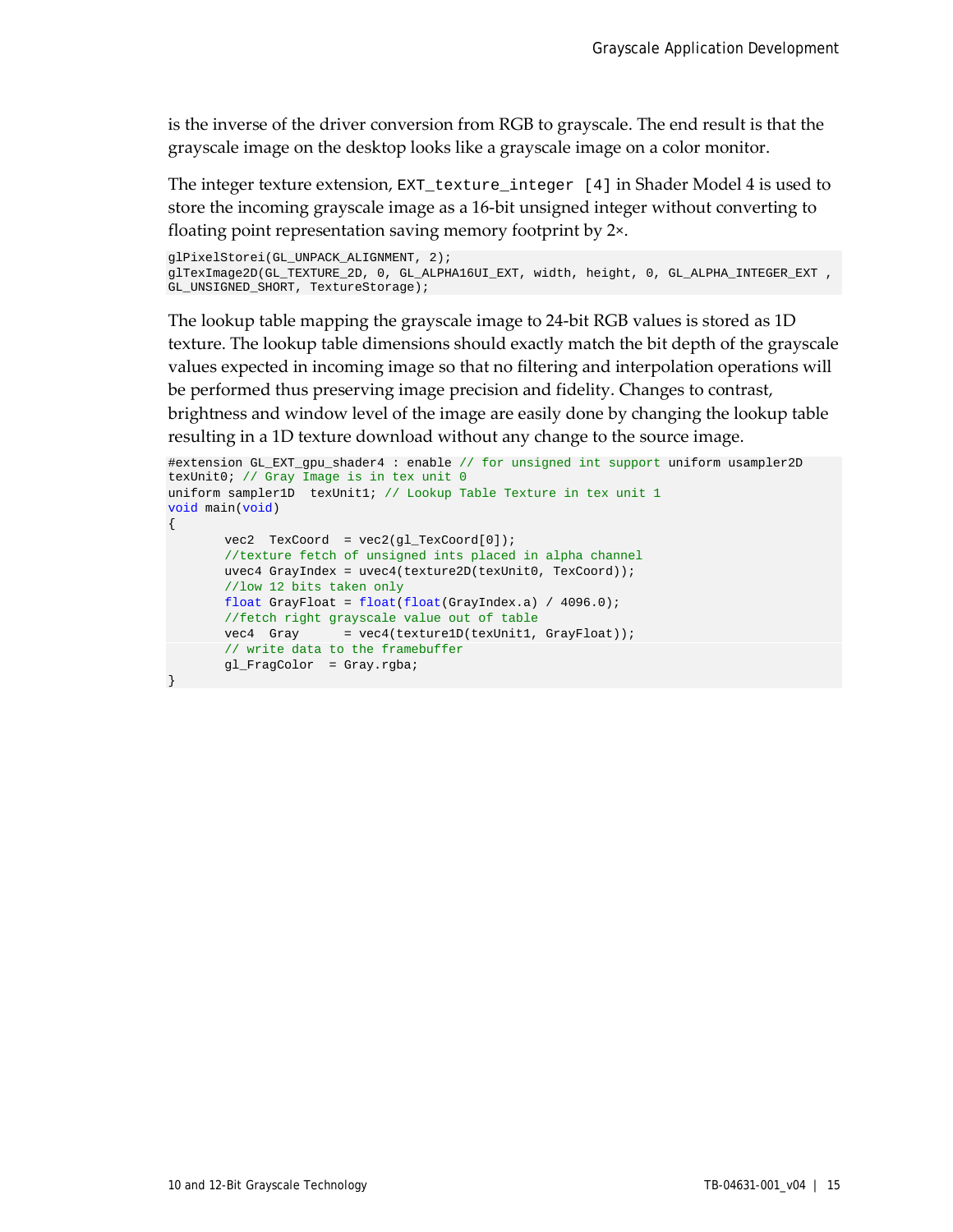

### <span id="page-19-0"></span>Figure 11. Application Level Texture Setup for 10 and 12-Bit Grayscale Display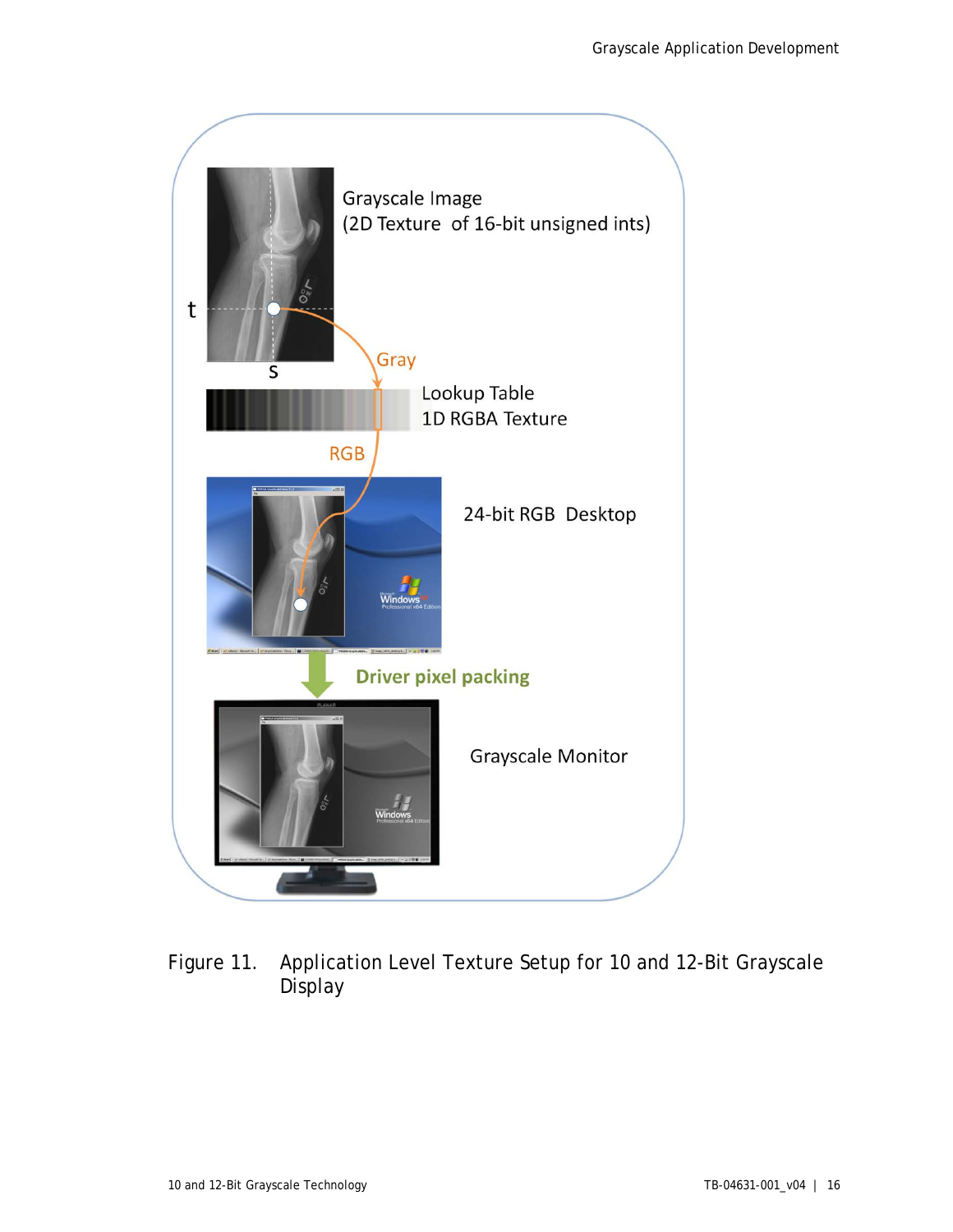## <span id="page-20-0"></span>OPENGL 10-BIT PIXEL FORMAT FOR DVI AND DISPLAYPORT ON WINDOWS 7

A significant drawback of the pixel packing mechanism explained in the previous section is that it requires more programming work by the application developer and is vendor dependent. With the latest drivers, the implementation is significantly made easier with the use of OpenGL native 10-bit pixel format. This is the recommended path for the following:

- Windows 7 based applications supported for monitors requiring DVI pixel packing and ones that support grayscale over DisplayPort.
- Windows XP only enabled on panels with DisplayPort support.

In this case, the application doesn't need to manage the lookup into the grayscale table in the shader as this is done seamlessly under the hood by the driver (for DVI). The application is responsible for creating the input texture using the integer texture extension as explained in the previous section and the driver does the necessary conversions to make the data visible on screen.

### <span id="page-20-1"></span>Creating a 10 bpc OpenGL Window

On Windows, the displayable 30-bit pixel formats are exported via WGL\_ARB\_pixelformat extension [5]. To access these pixel formats, the WGL pixel format functions are used instead of their GDI equivalents. A dummy OpenGL window must be created in order to get a handle to these WGL functions.

```
// Create a dummy window to query the WGL_ARB_pixelformats
HWND dummyWin = CreateDummyGLWindow(szClassName, "Dummy", FALSE);
if (dummyWin == NULL) {
      // TODO - Error Handling here
}
HDC dummyDC = GetDC(dummyWin);
// TODO – Set Pixel Format
HGLRC dummyRC = (HGLRC) wglCreateContext (dummyDC);
// Set the OpenGL context current
wglMakeCurrent(dummyDC, dummyRC);
// Find the 30-bit color ARB pixelformat
wglGetExtensionsString = (PFNWGLGETEXTENSIONSSTRINGARBPROC) 
     wglGetProcAddress("wglGetExtensionsStringARB");
if (wglGetExtensionsString == NULL) {
      // TODO - Error Handling and Cleanup here
}
const char *szWglExtensions = wglGetExtensionsString(dummyDC);
if (strstr(szWglExtensions, " WGL_ARB_pixel_format ") == NULL) {
      // TODO - Error Handling and Cleanup here
}
wglGetPixelFormatAttribiv = (PFNWGLGETPIXELFORMATATTRIBIVARBPROC) 
      wglGetProcAddress("wglGetPixelFormatAttribivARB");
wglGetPixelFormatAttribfv = (PFNWGLGETPIXELFORMATATTRIBFVARBPROC) 
  wglGetProcAddress("wglGetPixelFormatAttribfvARB");
```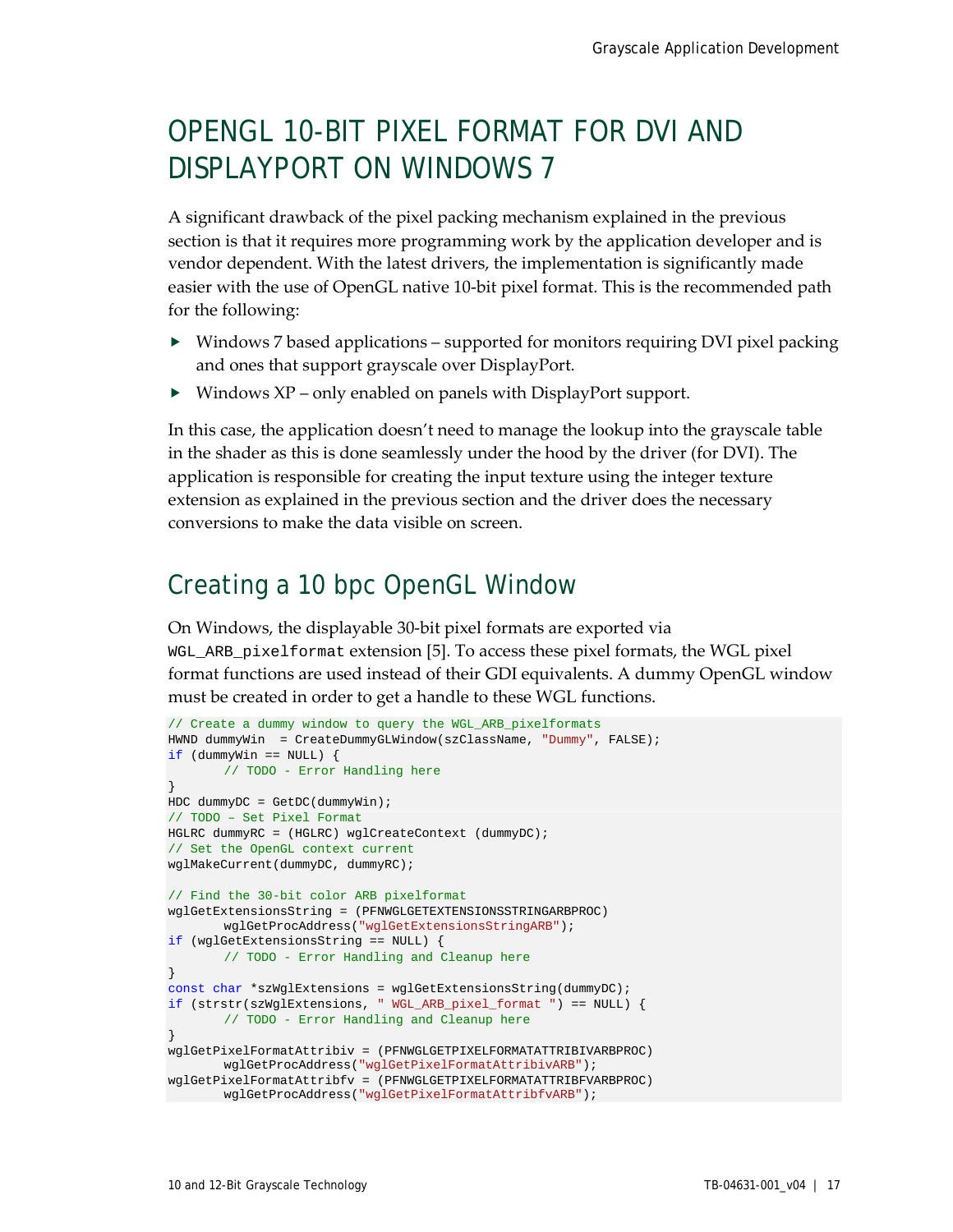```
wglChoosePixelFormat = (PFNWGLCHOOSEPIXELFORMATARBPROC) 
       wglGetProcAddress("wglChoosePixelFormatARB");
if ((wglGetPixelFormatAttribfv == NULL) || (wglGetPixelFormatAttribiv == NULL) || 
(wglChoosePixelFormat == NULL)) 
       // TODO - Error Handling and Cleanup here
```
The 10 bits per component is specified in the desired attribute list before calling the wglChoosePixelFormat which returns the matching pixel formats. The following code listing also checks the RGB color depth after the call to make sure that a 30-bit color pixel format is in place.

```
int attribsDesired[] = {
     WGL_DRAW_TO_WINDOW_ARB, 1,
     WGL_ACCELERATION_ARB, WGL_FULL_ACCELERATION_ARB,
     WGL_RED_BITS_ARB, 10,
     WGL_GREEN_BITS_ARB, 10,
     WGL_BLUE_BITS_ARB, 10,
     WGL_ALPHA_BITS_ARB, 2,
     WGL_DOUBLE_BUFFER_ARB, 1,
     0,0
};
UINT nMatchingFormats;
int index = 0;
if (!wglChoosePixelFormat(dummyDC, attribsDesired, NULL, 1, &index, &nMatchingFormats)) {
    printf("ERROR: wglChoosePixelFormat failed!\n");
     goto cleanup;
}
if (nMatchingFormats == 0) {
    printf("ERROR: No 10bpc WGL_ARB_pixel_formats found!\n");
     goto cleanup;
}
// Double-check that the format is really 10bpc 
int redBits;
int alphaBits;
int uWglPfmtAttributeName = WGL_RED_BITS_ARB;
wglGetPixelFormatAttribiv(dummyDC, index, 0, 1, &uWglPfmtAttributeName, &redBits);
uWglPfmtAttributeName = WGL_ALPHA_BITS_ARB;
wglGetPixelFormatAttribiv(dummyDC, index, 0, 1, &uWglPfmtAttributeName, &alphaBits);
printf("pixelformat chosen, index %d red bits: %d alpha bits: %d", index, redBits,
```

```
alphaBits);
```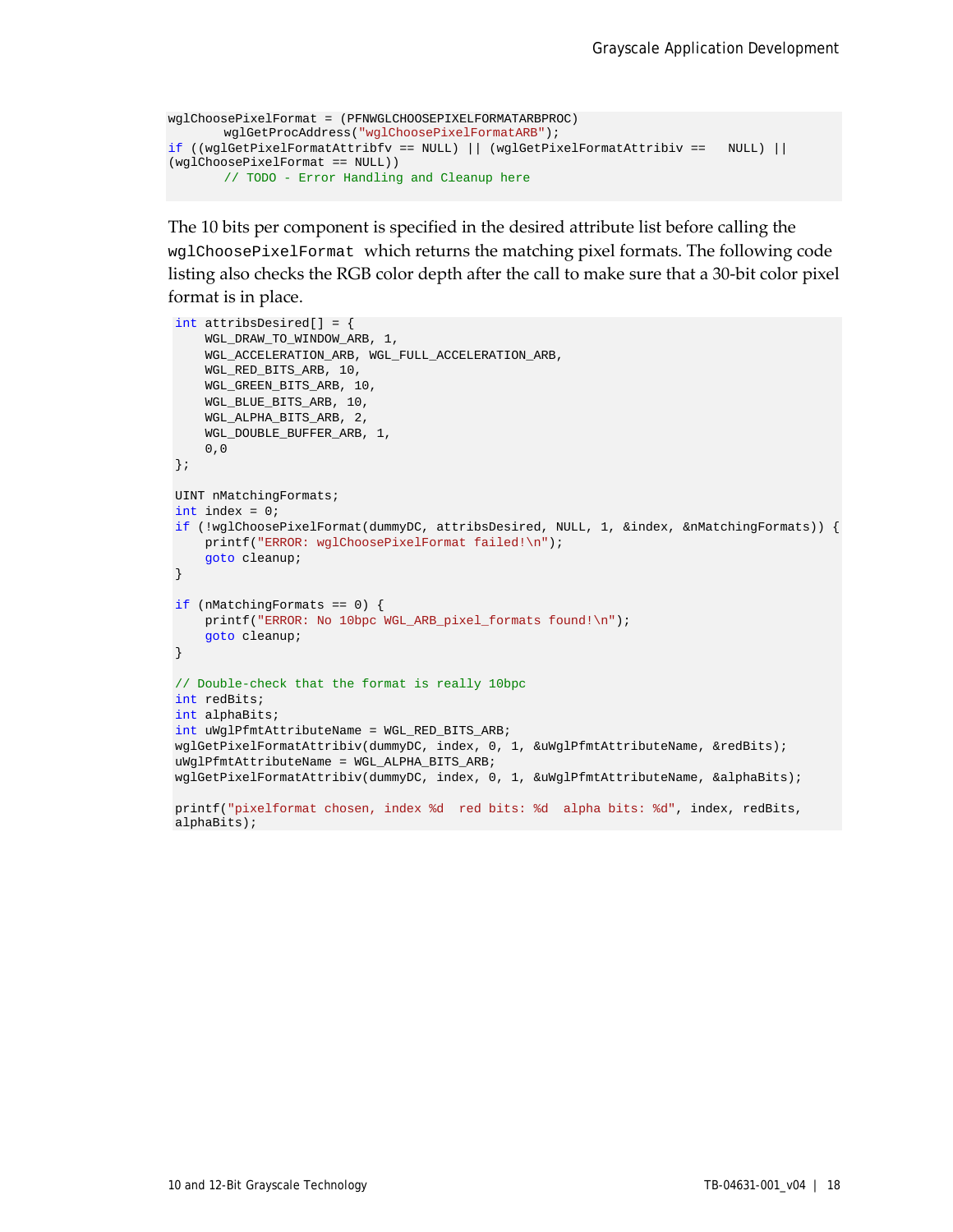# <span id="page-22-0"></span>MULTI-DISPLAY CONFIGURATIONS WITH KEPLER

Diagnostic imaging commonly requires multiple displays for side by side modality comparisons. Multi-display configurations are becoming easier to manage with new Quadro boards like the Quadro K5000, Quadro K4000, and Quadro K2000 - which can drive up to 4 simultaneous displays. Depending on the available PCI slots within a system, multiple cards can be used to drive more than 4 displays. These multiple displays can be a mix of regular color LCD panels and specialty grayscale monitors. This section explains the issues that arise from such a heterogeneous configuration and programming pointers to address them. The full source code for the examples is found in the accompanying Grayscale10-bit SDK.

### <span id="page-22-1"></span>MULTIPLE DISPLAY SETUP

For Windows XP, the multi-display capability has to be enabled explicitly as follows. To enable multi-display from the desktop follow these simple steps.

- **1.** Open the **Display Properties**.
- **2.** Select the **Settings** tab.
- **3.** Check the **Extend my Windows desktop onto this monitor** checkbox for each display as shown in Figure 8.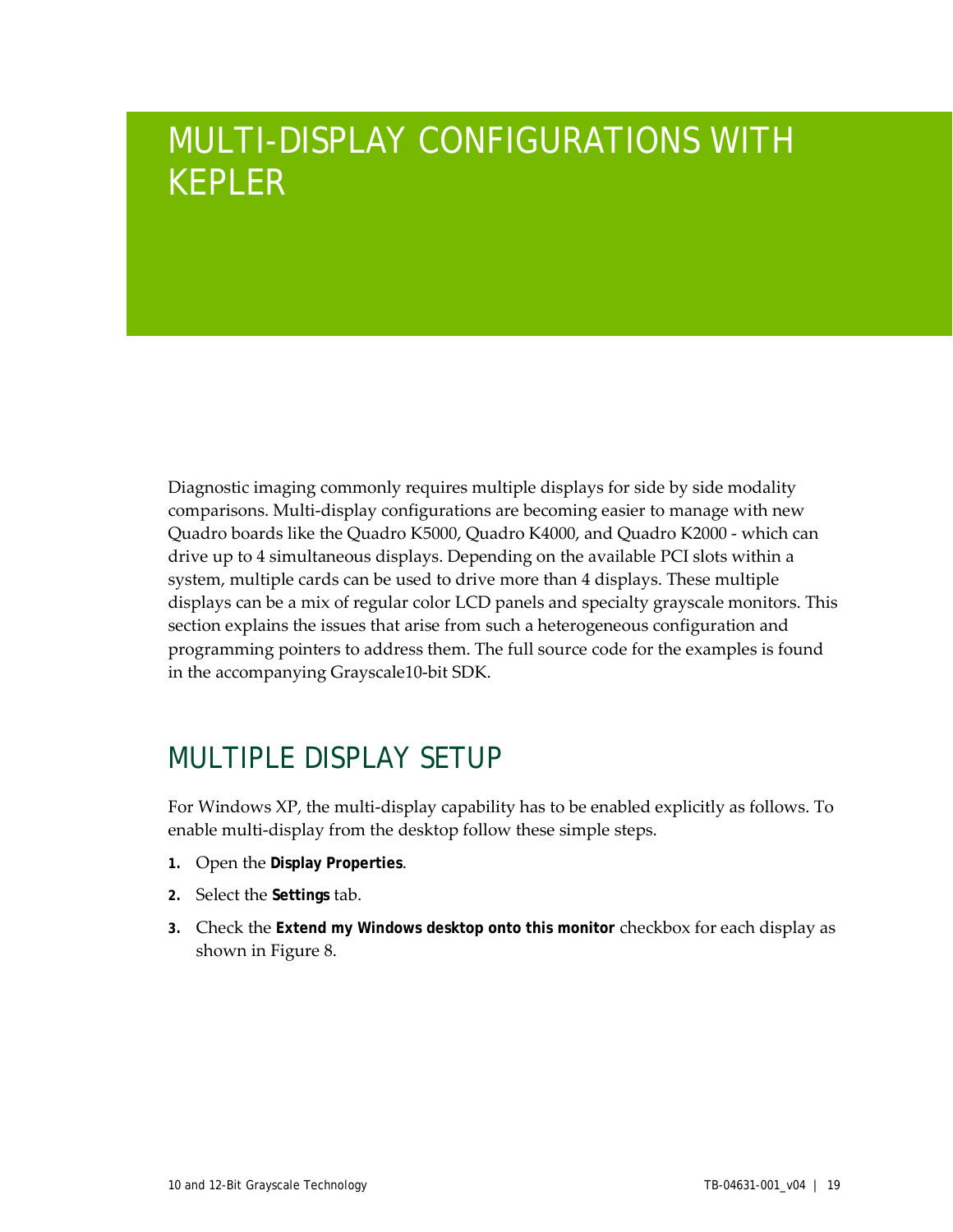| <b>Display Properties</b>                                                                                                                                                                                                                                                                                                                                                                                           | $ ?  \times$                                      |
|---------------------------------------------------------------------------------------------------------------------------------------------------------------------------------------------------------------------------------------------------------------------------------------------------------------------------------------------------------------------------------------------------------------------|---------------------------------------------------|
| Themes   Desktop   Screen Saver   Appearance Settings                                                                                                                                                                                                                                                                                                                                                               |                                                   |
| Drag the monitor icons to match the physical arrangement of your monitors.<br>Display:<br>2. Plug and Play Monitor on NVIDIA Quadro FX 4600<br>Screen resolution<br>Color quality<br>Less<br>More<br>Highest [32 bit]<br>2560 by 2048 pixels<br>Use his device as the primary monitor<br>Exter <mark>id my Windows desktop onto this monitor.</mark><br><b>Identify</b><br>Troubleshoot<br>Advanced<br>OK<br>Cancel | ٠<br>۰<br>Check to enable display<br><b>Apply</b> |
| <b>Display Properties</b>                                                                                                                                                                                                                                                                                                                                                                                           | 7x                                                |
| Themes Desktop Screen Saver Appearance Settings                                                                                                                                                                                                                                                                                                                                                                     |                                                   |
| Drag the monitor icons to match the physical arrangement of your monitors.<br>1<br>Secondary Display (3840, 0)<br>Display:                                                                                                                                                                                                                                                                                          | ٠                                                 |
| 3. Plug and Play Monitor on NVIDIA Quadro FX 4600                                                                                                                                                                                                                                                                                                                                                                   |                                                   |
| Color quality<br>Screen resolution<br>Less<br>More<br>Highest [32 bit]<br>1 1 1 1 1<br>1600 by 1200 pixels<br>Use this device as the primary monitor.<br>Extend my Windows desktop onto this monitor.<br><b>Identify</b><br>Troubleshoot<br>Advanced                                                                                                                                                                | ▼                                                 |

<span id="page-23-0"></span>

For an application using multiple GPU's and displays it is often useful to programmatically find out their attributes and capabilities. This section and the following ones show code samples to demonstrate that in progressive detail. Following are some data structures used throughout the document examples. The CDisplayWin structure defined in CDisplayWin.[h|cpp]encapsulates the attributes of each display and the displayWinList is a container for all displays. Accessing functions have been omitted to aid readability.

```
class CDisplayWin {
       HWND hWin; // handle to display window<br>HDC winDC; // DC of display wi
              winDC; // DC of display window
      RECT rect; // rectangle limits of display
      bool primary; //Is this the primary display
       char displayName[128]; //name of this display 
       char gpuName[128]; //name of associated GPU
       bool grayScale; //Is this a grayscale display
public:
       bool spans(RECT r);//If incoming rect r spans this display
}
#define MAX_NUM_GPUS 4
int displayCount = 0; //number of active displays
```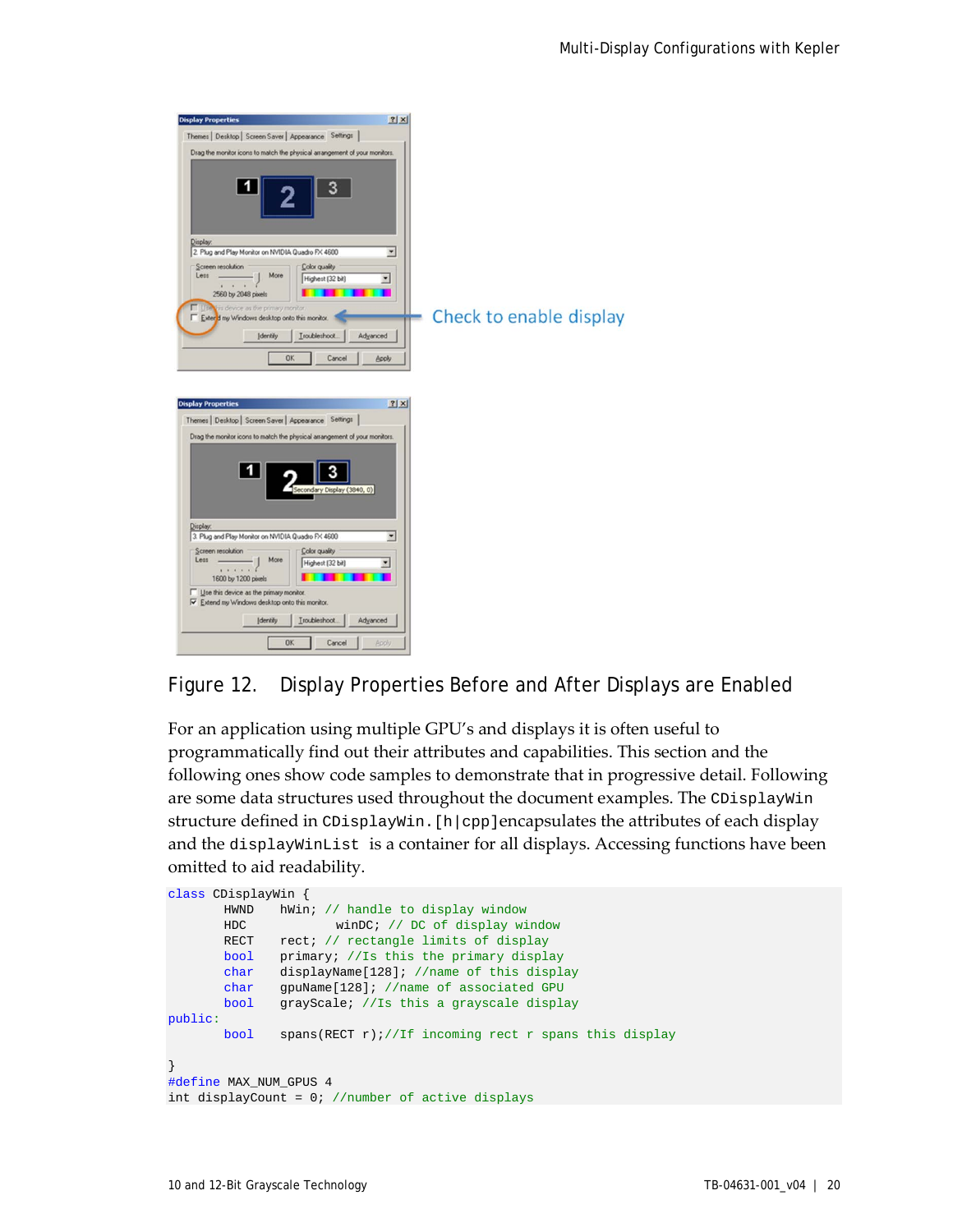```
//list of displays, each gpu can attach to max 2 displays
CDisplayWin displayWinList[MAX_NUM_GPUS*2];
```
Following is a simple example using the Windows GDI to enumerate the attached displays, gets their extents and also check if the display is set as primary. The following code can be easily modified to include unattached displays.

```
DISPLAY_DEVICE dispDevice;
DWORD displayCount = 0;
memset((void *)&dispDevice, 0, sizeof(DISPLAY_DEVICE));
dispDevice.cb = sizeof(DISPLAY_DEVICE);
// loop through the displays and print out state
while (EnumDisplayDevices(NULL, displayCount, \& dispDevice, 0)) {
if (dispDevice.StateFlags & DISPLAY_DEVICE_ATTACHED_TO_DESKTOP) {
       printf("DeviceName = %s\n", dispDevice.DeviceName);
       printf("DeviceString = %s\n",dispDevice.DeviceString);
       if (dispDevice.StateFlags &DISPLAY_DEVICE_PRIMARY_DEVICE)
             printf("\tPRIMARY DISPLAY\n");
      DEVMODE devMode;
       memset((void *)&devMode, 0, sizeof(devMode));
       devMode.dmSize = sizeof(devMode);
       EnumDisplaySettings(dispDevice.DeviceName, ENUM_CURRENT_SETTINGS, 
              &devMode);
       printf("\tPosition/Size = (%d, %d), %dx%d\n", devMode.dmPosition.x, 
       devMode.dmPosition.y,devMode.dmPelsWidth, devMode.dmPelsHeight);
       HWND hWin = createWindow(GetModuleHandle(NULL),devMode.dmPosition.x+50, 
              devMode.dmPosition.y+50, devMode.dmPelsWidth-50, devMode.dmPelsHeight-
50);
       if (hWin) { //got a window
              HDC winDC = GetDC(hWin);
              // TODO - set pixel format, create OpenGL context
       }
       else
              printf("Error creating window \n");
       }//if attached to desktop
       displayCount++;
} //while(enumdisplay);
```
Running this enumeration code on our 3 display example (shown in Figure 12), prints out the following:

```
DeviceName = \\.\DISPLAY1
DeviceString = NVIDIA Quadro K2000
PRIMARY DISPLAY
Position/Size = (0, 0), 1280x1024
DeviceName = \\\.\DISELAY2DeviceString = NVIDIA Quadro K2000
Position/Size = (1280, 0), 2560x2048
DeviceName = \backslash\backslashDISPLAY3
DeviceString = NVIDIA Quadro K2000
Position/Size = (3840, 0), 1600x1200
```
 **Note:** The enumeration shown in this section abstracts special hardware capabilities of the displays such as grayscale or color capability. For such physical display details, we need to access to the Extended display identification data (EDID) the data structure provided by the computer display to the graphics card. This is described in the next section.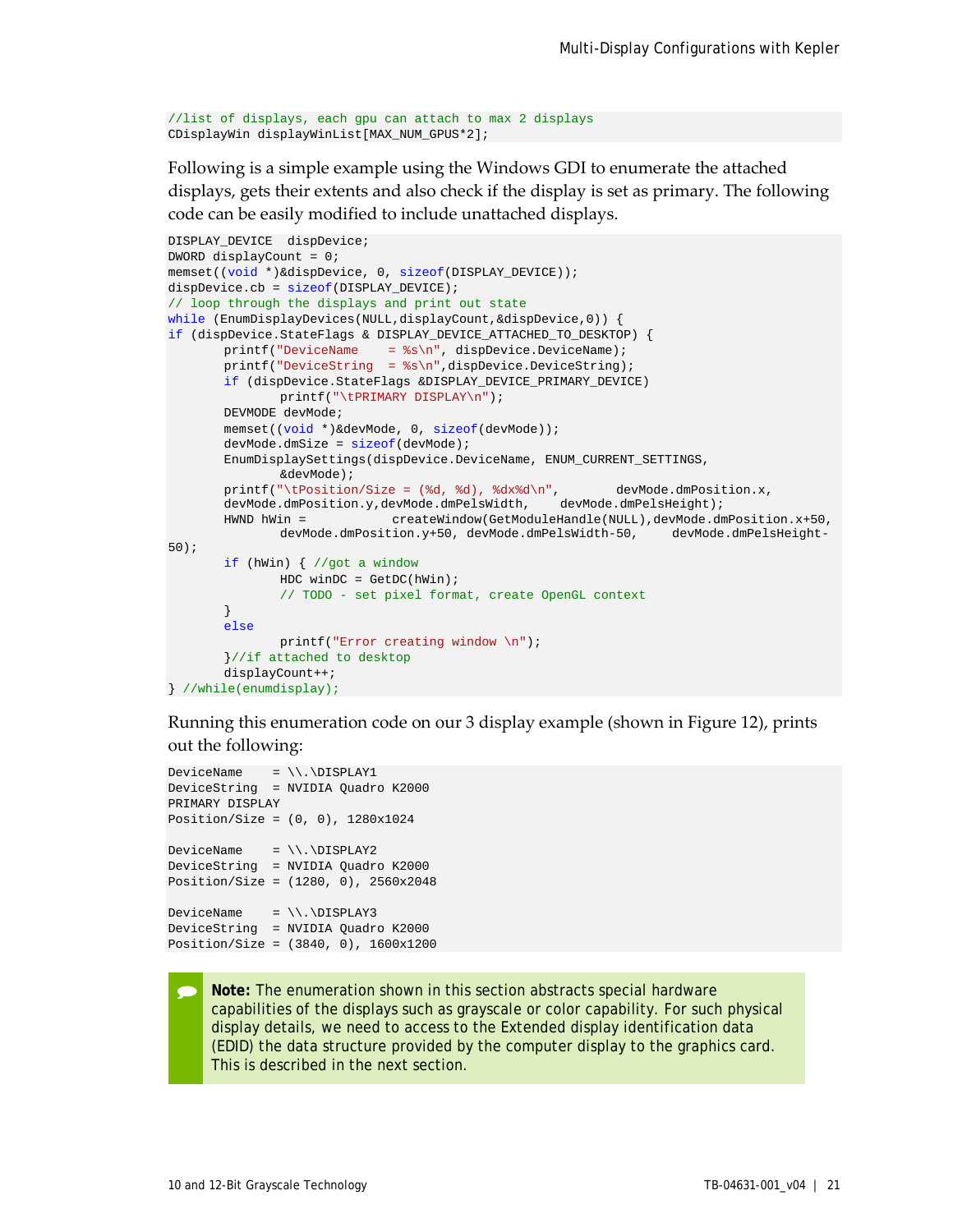### <span id="page-25-0"></span>MIXING GRAYSCALE AND COLOR DISPLAYS

The previous section demonstrated how to get the general characteristics of a display such as extent etc, but more specific properties of monitors will decide how to layout our application. For example, user interface and launching elements are normally placed on the regular color LCDs while the radiological images will be rendered to the grayscale displays. A display is defined to be grayscale compatible if both the monitor and the GPU attached are grayscale enabled. To determine if a monitor is grayscale we parse its EDID to get the model name and compare it with the list of enabled monitors. This EDID is provided by the NVIDIA NVAP[I \[5\]](#page-30-4) – an SDK that gives low level direct access to NVIDIA GPUs and drivers on all windows platforms. The following example shows enumerating the attached displays and its associated panel and GPU string. Refer to the complete source in CheckGrayscale.cpp for error checking functions and the isGrayscaleGPU and isGrayscaleMonitor string parsing functions.

```
// Declare array of displays and associated grayscale flag
NvDisplayHandle hDisplay[NVAPI_MAX_DISPLAYS] = {0};
NvU32 displayCount = 0;
// Enumerate all the display handles
for(int i=0,nvapiStatus=NVAPI_OK; nvapiStatus == NVAPI_OK; i++) {
nvapiStatus = NvAPI_EnumNvidiaDisplayHandle(i, &hDisplay[i]);
if (nvapiStatus == NVAPI_OK) displayCount++;
}
printf("No of displays = \nu \in \{1, 2, \ldots\}//Loop through each display to check if its grayscale compatible
for(unsigned int i=0; i<displayCount; i++) {
//Get the GPU that drives this display
NvPhysicalGpuHandle hGPU[NVAPI_MAX_PHYSICAL_GPUS] = {0}; 
NvU32 gpuCount = 0;nvapiStatus = 
NvAPI_GetPhysicalGPUsFromDisplay(hDisplay[i],hGPU, &qpuCount);
nvapiCheckError(nvapiStatus);
```

```
//Get the GPU's name as a string
NvAPI_ShortString gpuName;
NvAPI_GPU_GetFullName (hGPU[0], gpuName);
printf("Display %d, GPU %s",i,gpuName);
nvapiCheckError(nvapiStatus);
```

```
//Get the display ID for subsequent EDID call
NvU32 id;
nvapiStatus = NvAPI_GetAssociatedDisplayOutputId(hDisplay[i],&id);
nvapiCheckError(nvapiStatus);
```

```
//Get the EDID for this display
NV_EDID curDisplayEdid = {0};
curDisplayEdid.version = NV_EDID_VER;
nvapiStatus = NvAPI_GPU_GetEDID(hGPU[0],id,&curDisplayEdid);
nvapiCheckError(nvapiStatus);
```

```
//Check if the GPU & monitor both support grayscale
//and set the grayFlags table
if (isGrayscaleGPU(gpuName)&& \\
```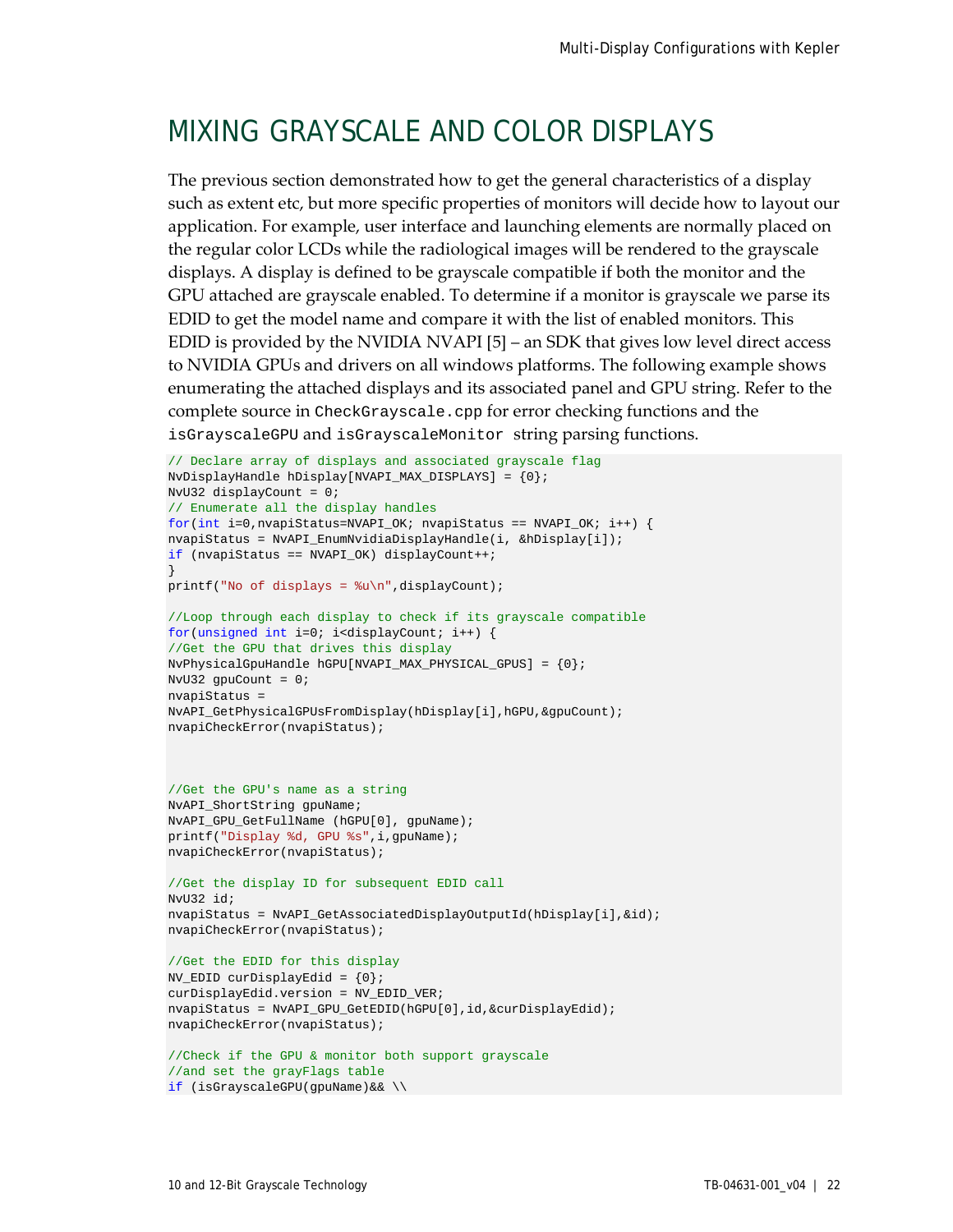| isGrayscaleMonitor(curDisplayEdid.EDID_Data,NV_EDID_DATA_SIZE)) |
|-----------------------------------------------------------------|
| $displayWithList[i].grayScale = true;$                          |
|                                                                 |
| $displayWithList[i].grayScale = false;$                         |
|                                                                 |
|                                                                 |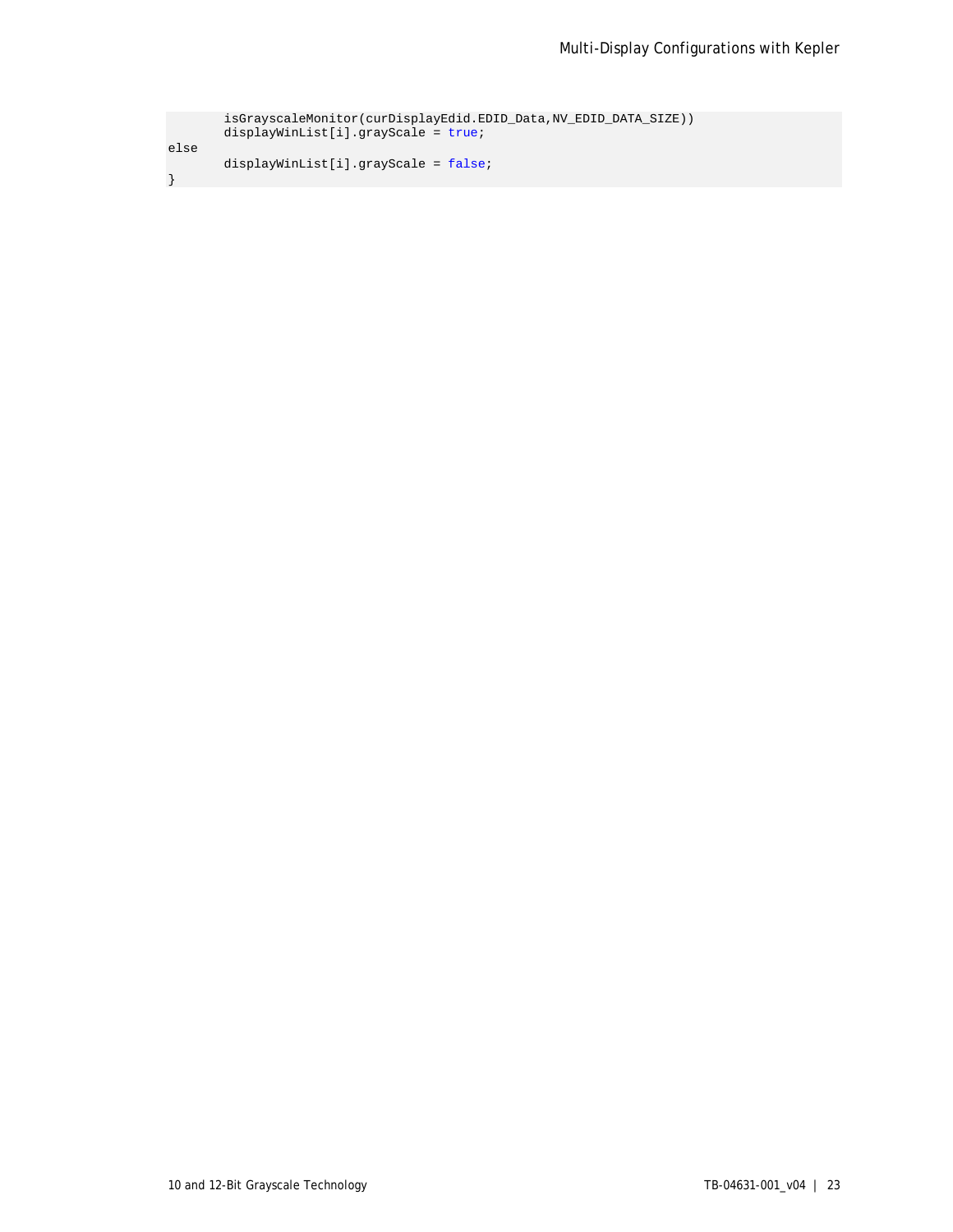# <span id="page-27-0"></span>APPENDIX

# <span id="page-27-1"></span>MULTI-GPU COMPATIBILITY FOR PRE-KEPLER CARDS

Grayscale capable Quadro boards can be mixed with other Quadro boards that can drive one or many side displays as shown in Table 6. These "Side Display GPU's" may not yield the grayscale effect but the system will be compatible. Mixing of GPU's is only guaranteed to work if the GPU's are of the same generation.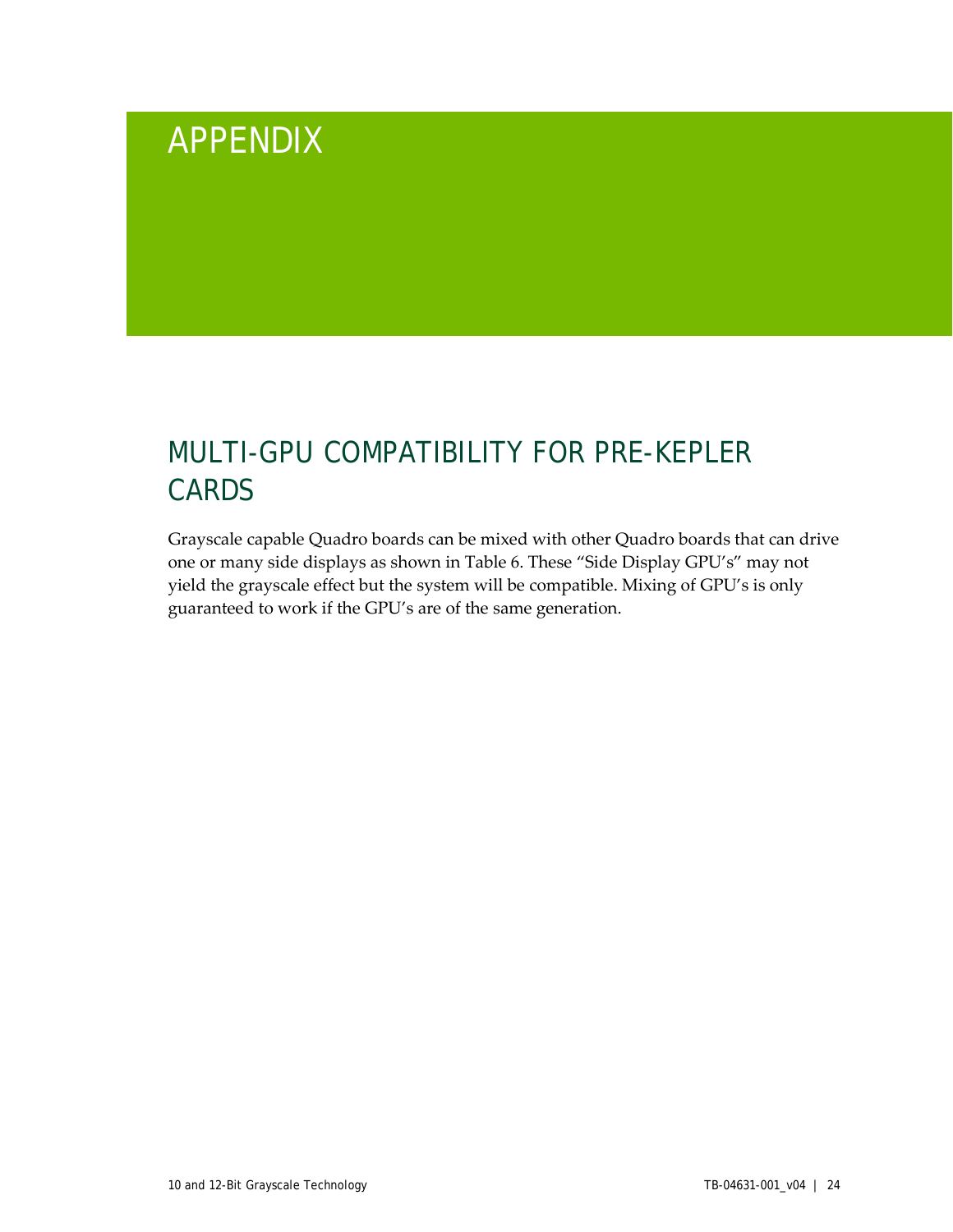### <span id="page-28-1"></span>Table 6. Multi-GPU Compatibility

|                                      | <b>Grayscale GPU</b>                                                                               |                                                         |                                                                                                    |                                                 |                                           |  |  |
|--------------------------------------|----------------------------------------------------------------------------------------------------|---------------------------------------------------------|----------------------------------------------------------------------------------------------------|-------------------------------------------------|-------------------------------------------|--|--|
|                                      |                                                                                                    | Quadro 2000D<br>Quadro 2000<br><b>Quadro FX</b><br>1800 | Quadro 5000<br>Quadro 4000<br>Quadro FX 4800<br>Quadro FX 3800<br>Quadro FX 4600<br>Quadro FX 3700 | Quadro 6000<br>Quadro FX 5800<br>Quadro FX 5600 | Quadro Plex 7000<br><b>Quadro Plex D2</b> |  |  |
|                                      | Quadro 600<br>Quadro NVS 450<br><b>Quadro NVS 420</b><br>Quadro NVS 300<br>Quadro NVS 310          | $\checkmark$                                            | ✓                                                                                                  | $\checkmark$                                    | $\checkmark$                              |  |  |
| Quadro GPU<br><b>Display</b><br>Side | Quadro 2000D<br>Quadro 2000<br>Quadro FX 1800                                                      | ✓                                                       | ✓                                                                                                  | $\checkmark$                                    | $\checkmark$                              |  |  |
|                                      | Quadro 5000<br>Quadro 4000<br>Quadro FX 4800<br>Quadro FX 3800<br>Quadro FX 4600<br>Quadro FX 3700 |                                                         | $\checkmark$                                                                                       | X                                               | $\checkmark$                              |  |  |
|                                      | Quadro 6000<br>Quadro FX 5800<br>Quadro FX 5600                                                    |                                                         |                                                                                                    | X                                               | ✓                                         |  |  |

**Notes:** These are theoretical compatibilities assuming the availability of 2 auxiliary power inputs. In practice, the physical system attributes such as availability of PCI slots and their placements will determine the final working set of cards from Table 6. The Quadro FX 5800 and Quadro FX 6000 require the full 2 auxiliary power inputs and therefore only used with lower-end Quadro cards that do not have any auxiliary power requirements.

The mixing of older pre-G80 cards is not supported in grayscale configurations.

### <span id="page-28-0"></span>DIRECTED GPU RENDERING

In a multi-GPU setup, the default behavior is for OpenGL commands to be sent to all GPUs. While this works for many applications, performance is gated by the capabilities of the lowest-end card. In a typical grayscale setup, the side display with GUI elements is normally connected to a lower-end Quadro while the grayscale panels are connected to a higher-end Quadro card. It is desirable to limit grayscale rendering to the GPUs that are driving the grayscale panels and not involve the side GPU at all in the render process. Previous approaches required programmatically selecting the GPU using OpenGL extensions which can quickly become an additional programming burden for a radiology developer. The newer Quadro drivers have a feature called "Directed Rendering" that allows the user to target the GPU for rendering and decouple it from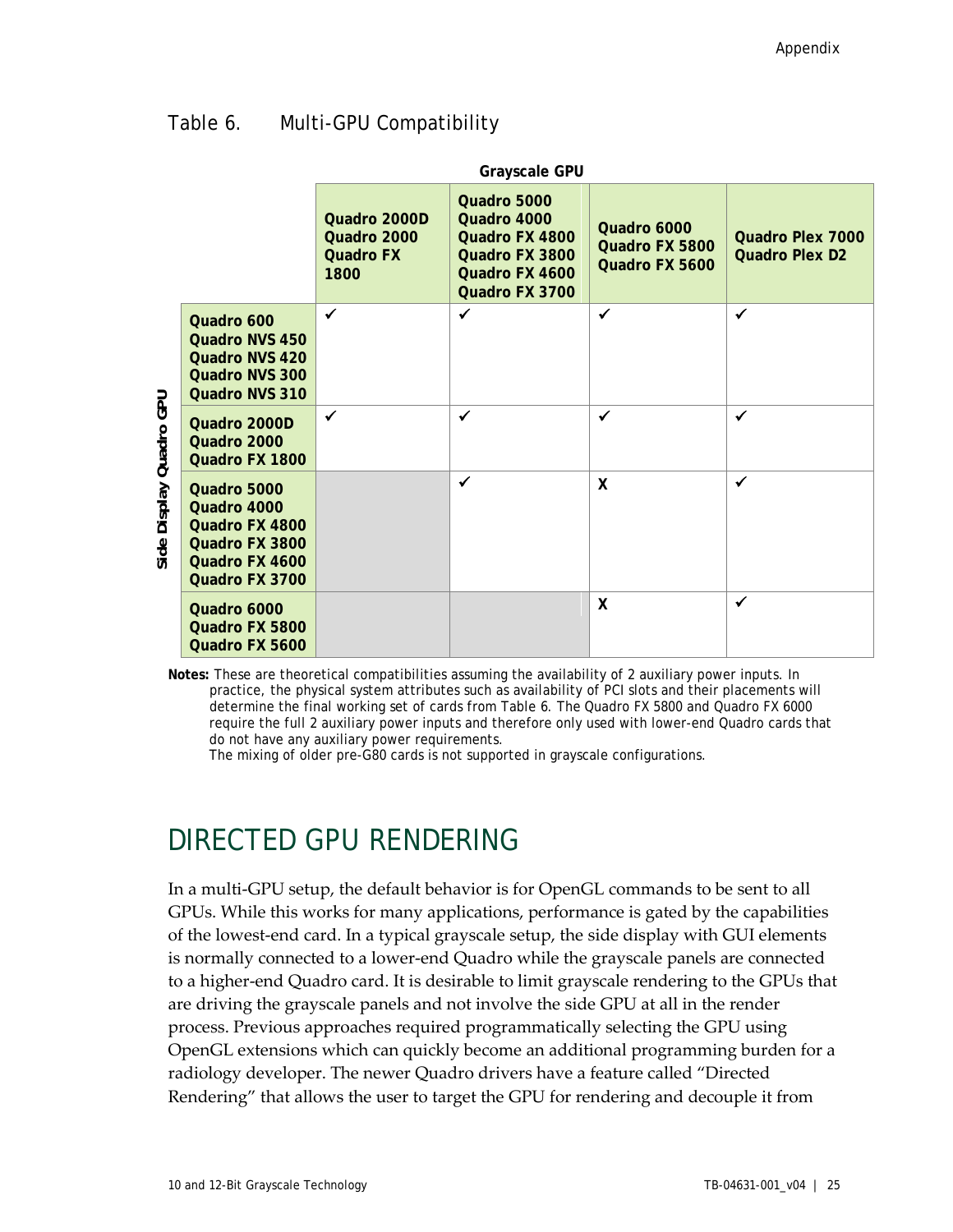the display GPU. This is done via the NVIDIA Control Panel as shown in Figure 13 or programmatically using NVAPI. When the render GPU and the display GPU are different, the driver transparently uses a fast transfer path on Quadro cards to split the rendered images onscreen. By default, the driver will pick the biggest GPU for render.

<span id="page-29-0"></span>

Figure 13. Setting Render GPU from NVIDIA Control Panel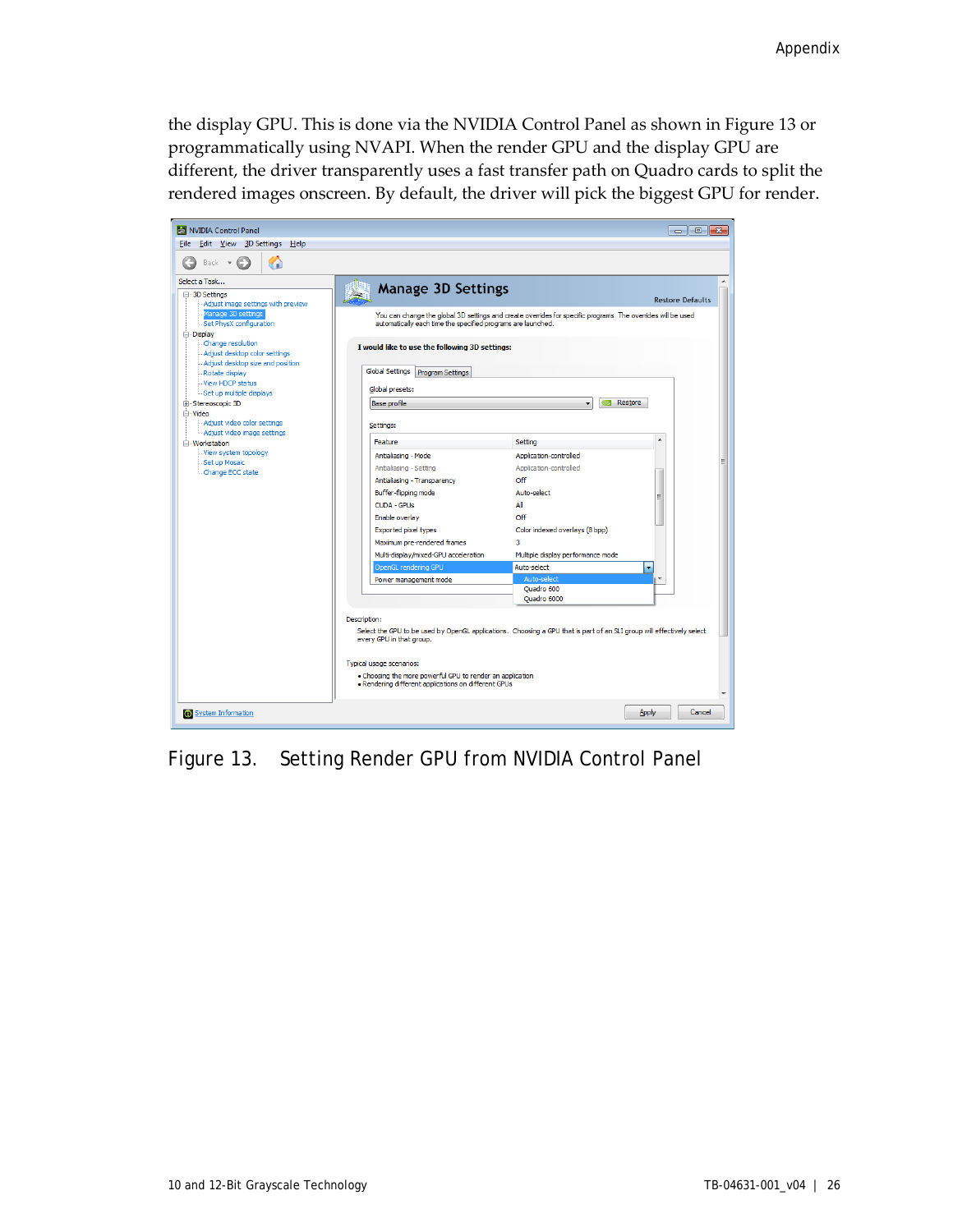### <span id="page-30-0"></span>**REFERENCES**

- <span id="page-30-2"></span>[1] Digital Imaging and Communications in Medicine (DICOM)- Part 14 grayscale standard display function. [http://medical.nema.org](http://medical.nema.org/)
- [2] NDS Dome E5 Display <http://www.ndssi.com/products/dome/ex-grayscale/e5.html>
- [3] Eizo Radiforce GS520 Display <http://www.radiforce.com/en/products/mono-gs520-dm.html>
- <span id="page-30-3"></span>[4] Integer Texture Extension [http://www.opengl.org/registry/specs/EXT/texture\\_integer.txt](http://www.opengl.org/registry/specs/EXT/texture_integer.txt)
- <span id="page-30-4"></span>[5] WGL\_ARB\_pixelformat extension [http://www.opengl.org/registry/specs/ARB/wgl\\_pixel\\_format.txt](http://www.opengl.org/registry/specs/ARB/wgl_pixel_format.txt)
- [6] NVIDIA NVAPI [www.nvapi.com](http://www.nvapi.com/)
- [7] Ian Williams, HD is now 8MP &HDR, Slides from NVISION 2008. [http://www.nvidia.com/content/nvision2008/tech\\_presentations/Professional\\_Visuali](http://www.nvidia.com/content/nvision2008/tech_presentations/Professional_Visualization/NVISION08-8MP_HDR.pdf) [zation/NVISION08-8MP\\_HDR.pdf](http://www.nvidia.com/content/nvision2008/tech_presentations/Professional_Visualization/NVISION08-8MP_HDR.pdf)

### <span id="page-30-1"></span>IMPLEMENTATION DETAILS

The accompanying source code is divided into 3 separate projects. The intent is for these components to be mixed and matched according to the user application requirements.

- **GrayscaleDemo.sln**
	- **GrayscaleDemo.** [cpp | h] An example demo application that does the various texture setups and allows the user to choose a grayscale image for display.
- **CheckGrayscale.sln**
	- **CDisplayWin.[cpp|h]**  Class CDisplayWin that encapsulates all attributes of an attached display such name, extents, driving GPU, etc.
	- **CheckGrayscale.cpp**  Main program that enumerates all attached GPUs and displays using Win GDI API and uses NVIDIA NVAPI to check the displays that are grayscale compatible.